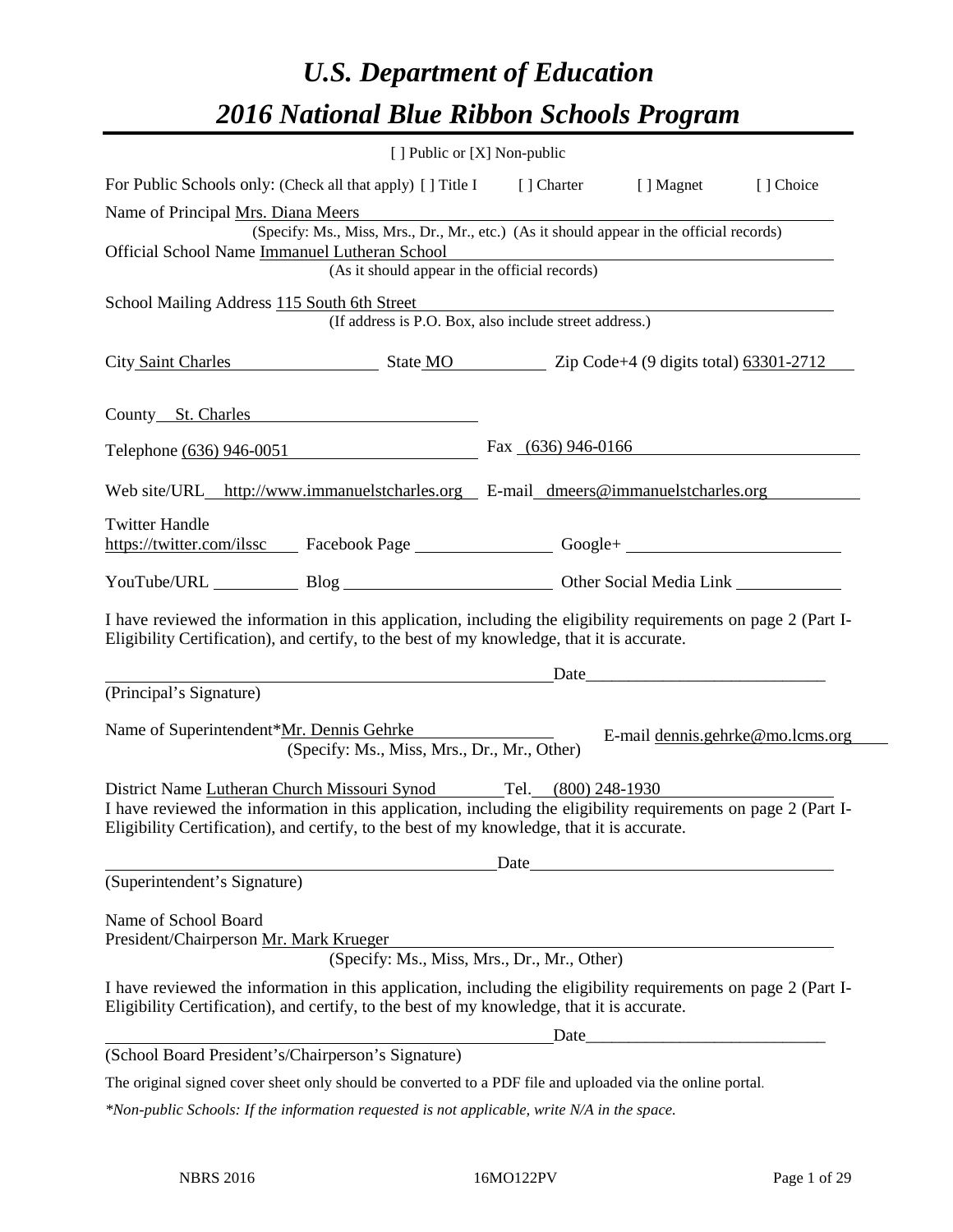The signatures on the first page of this application (cover page) certify that each of the statements below, concerning the school's eligibility and compliance with U.S. Department of Education and National Blue Ribbon Schools requirements, are true and correct.

- 1. The school configuration includes one or more of grades K-12. (Schools on the same campus with one principal, even a K-12 school, must apply as an entire school.)
- 2. The public school has met their state's accountability requirements (i.e., avoided sanctions) in participation, performance in reading (or English language arts) and mathematics, and other academic indicators (i.e., attendance rate and graduation rate) using the most recent accountability results available for the year prior to nomination.
- 3. To meet final eligibility, a public school must meet the state's accountability requirements (i.e., avoided sanctions) in participation, performance in reading (or English language arts) and mathematics, and other academic indicators (i.e., attendance rate and graduation rate) for the year in which they are nominated (2015-2016) and be certified by the state representative. Any status appeals must be resolved at least two weeks before the awards ceremony for the school to receive the award.
- 4. If the school includes grades 7 or higher, the school must have foreign language as a part of its curriculum.
- 5. The school has been in existence for five full years, that is, from at least September 2010 and each tested grade must have been part of the school for the past three years.
- 6. The nominated school has not received the National Blue Ribbon Schools award in the past five years: 2011, 2012, 2013, 2014, or 2015.
- 7. The nominated school has no history of testing irregularities, nor have charges of irregularities been brought against the school at the time of nomination. The U.S. Department of Education reserves the right to disqualify a school's application and/or rescind a school's award if irregularities are later discovered and proven by the state.
- 8. The nominated school or district is not refusing Office of Civil Rights (OCR) access to information necessary to investigate a civil rights complaint or to conduct a district-wide compliance review.
- 9. The OCR has not issued a violation letter of findings to the school district concluding that the nominated school or the district as a whole has violated one or more of the civil rights statutes. A violation letter of findings will not be considered outstanding if OCR has accepted a corrective action plan from the district to remedy the violation.
- 10. The U.S. Department of Justice does not have a pending suit alleging that the nominated school or the school district as a whole has violated one or more of the civil rights statutes or the Constitution's equal protection clause.
- 11. There are no findings of violations of the Individuals with Disabilities Education Act in a U.S. Department of Education monitoring report that apply to the school or school district in question; or if there are such findings, the state or district has corrected, or agreed to correct, the findings.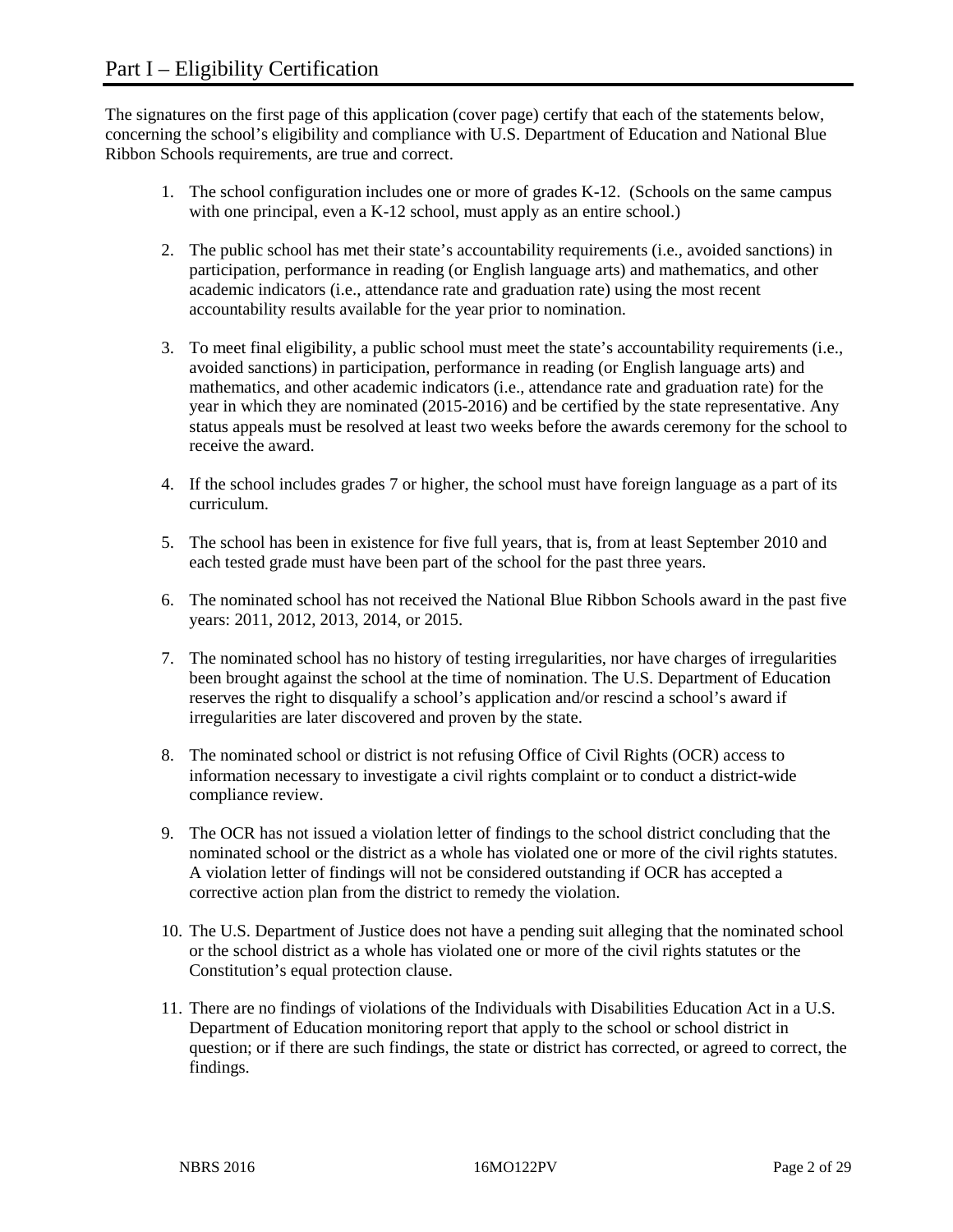#### **Data should be provided for the most recent school year (2015-2016) unless otherwise stated.**

**DISTRICT** (Question 1 is not applicable to non-public schools)

| $\mathbf{L}$ | Number of schools in the district<br>(per district designation): | $\underline{0}$ Elementary schools (includes K-8)<br>0 Middle/Junior high schools |
|--------------|------------------------------------------------------------------|-----------------------------------------------------------------------------------|
|              |                                                                  | 0 High schools                                                                    |
|              |                                                                  | $0 K-12$ schools                                                                  |

0 TOTAL

**SCHOOL** (To be completed by all schools)

- 2. Category that best describes the area where the school is located:
	- [] Urban or large central city [ ] Suburban with characteristics typical of an urban area [X] Suburban [ ] Small city or town in a rural area [ ] Rural
- 3. Number of students as of October 1, 2015 enrolled at each grade level or its equivalent in applying school:

| Grade                           | # of         | # of Females | <b>Grade Total</b> |
|---------------------------------|--------------|--------------|--------------------|
|                                 | <b>Males</b> |              |                    |
| <b>PreK</b>                     | 79           | 64           | 143                |
| K                               | 22           | 23           | 45                 |
| 1                               | 21           | 17           | 38                 |
| $\overline{2}$                  | 14           | 21           | 35                 |
| 3                               | 10           | 22           | 32                 |
| 4                               | 14           | 19           | 33                 |
| 5                               | 17           | 17           | 34                 |
| 6                               | 23           | 15           | 38                 |
| 7                               | 23           | 23           | 46                 |
| 8                               | 13           | 23           | 36                 |
| 9                               | 0            | $\theta$     | 0                  |
| 10                              | 0            | 0            | 0                  |
| 11                              | $\theta$     | 0            | $\theta$           |
| 12 or higher                    | $\theta$     | 0            | 0                  |
| <b>Total</b><br><b>Students</b> | 236          | 244          | 480                |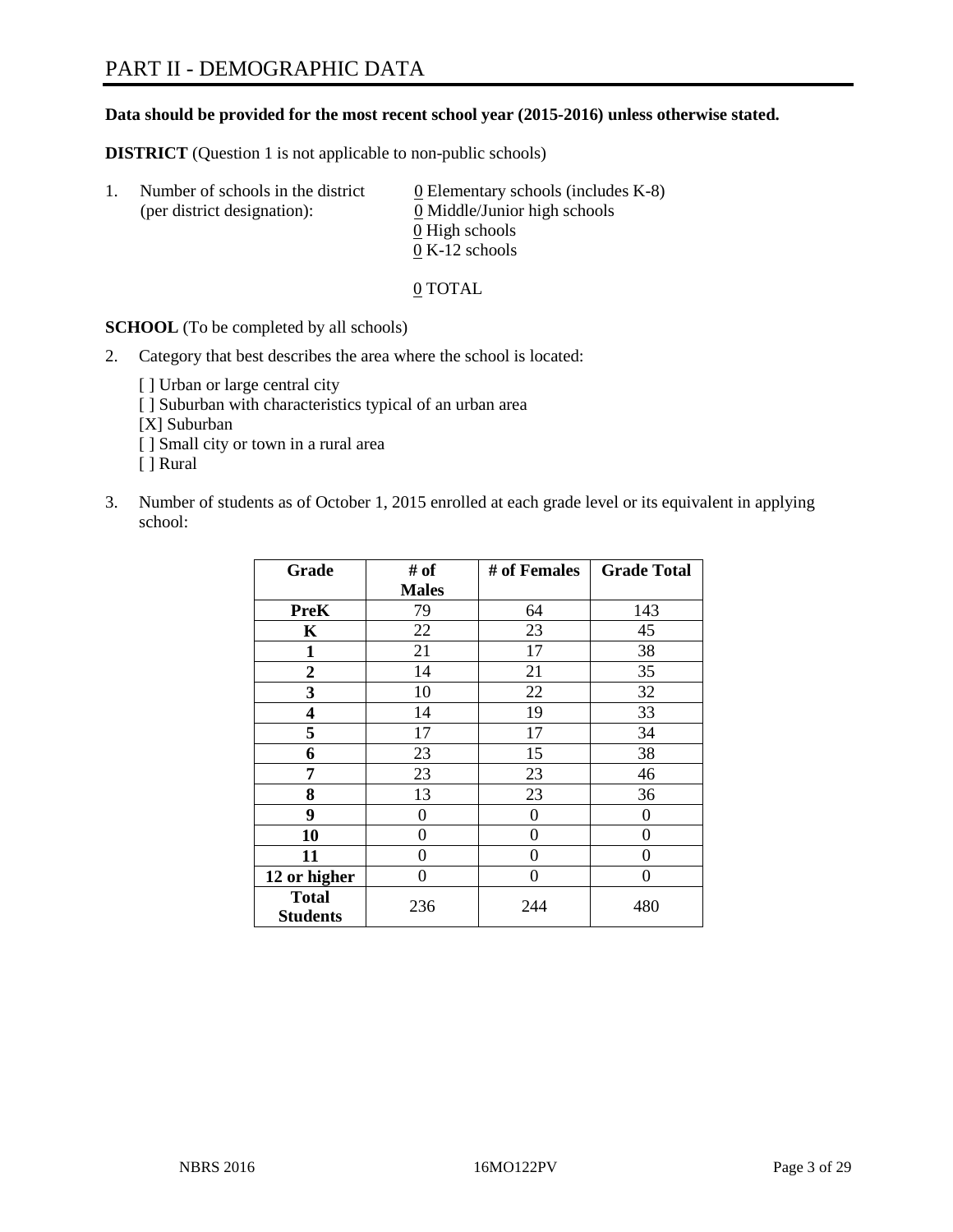4. Racial/ethnic composition of  $\qquad 0\%$  American Indian or Alaska Native the school: 1 % Asian

 % Black or African American % Hispanic or Latino % Native Hawaiian or Other Pacific Islander 94 % White % Two or more races **100 % Total**

(Only these seven standard categories should be used to report the racial/ethnic composition of your school. The Final Guidance on Maintaining, Collecting, and Reporting Racial and Ethnic Data to the U.S. Department of Education published in the October 19, 2007 *Federal Register* provides definitions for each of the seven categories.)

5. Student turnover, or mobility rate, during the  $2014 - 2015$  school year:  $6\%$ 

This rate should be calculated using the grid below. The answer to (6) is the mobility rate.

| <b>Steps For Determining Mobility Rate</b>         | Answer |
|----------------------------------------------------|--------|
| (1) Number of students who transferred to          |        |
| the school after October 1, 2014 until the         | 8      |
| end of the 2014-2015 school year                   |        |
| (2) Number of students who transferred             |        |
| <i>from</i> the school after October 1, 2014 until | 19     |
| the end of the 2014-2015 school year               |        |
| (3) Total of all transferred students [sum of      | 27     |
| rows $(1)$ and $(2)$ ]                             |        |
| (4) Total number of students in the school as      | 474    |
| of October 1, 2014                                 |        |
| $(5)$ Total transferred students in row $(3)$      | 0.057  |
| divided by total students in row (4)               |        |
| $(6)$ Amount in row $(5)$ multiplied by 100        | 6      |

6. English Language Learners (ELL) in the school:  $0\%$ 

0 Total number ELL

Specify each non-English language represented in the school (separate languages by commas):

7. Students eligible for free/reduced-priced meals:  $4\%$ 

Total number students who qualify: 17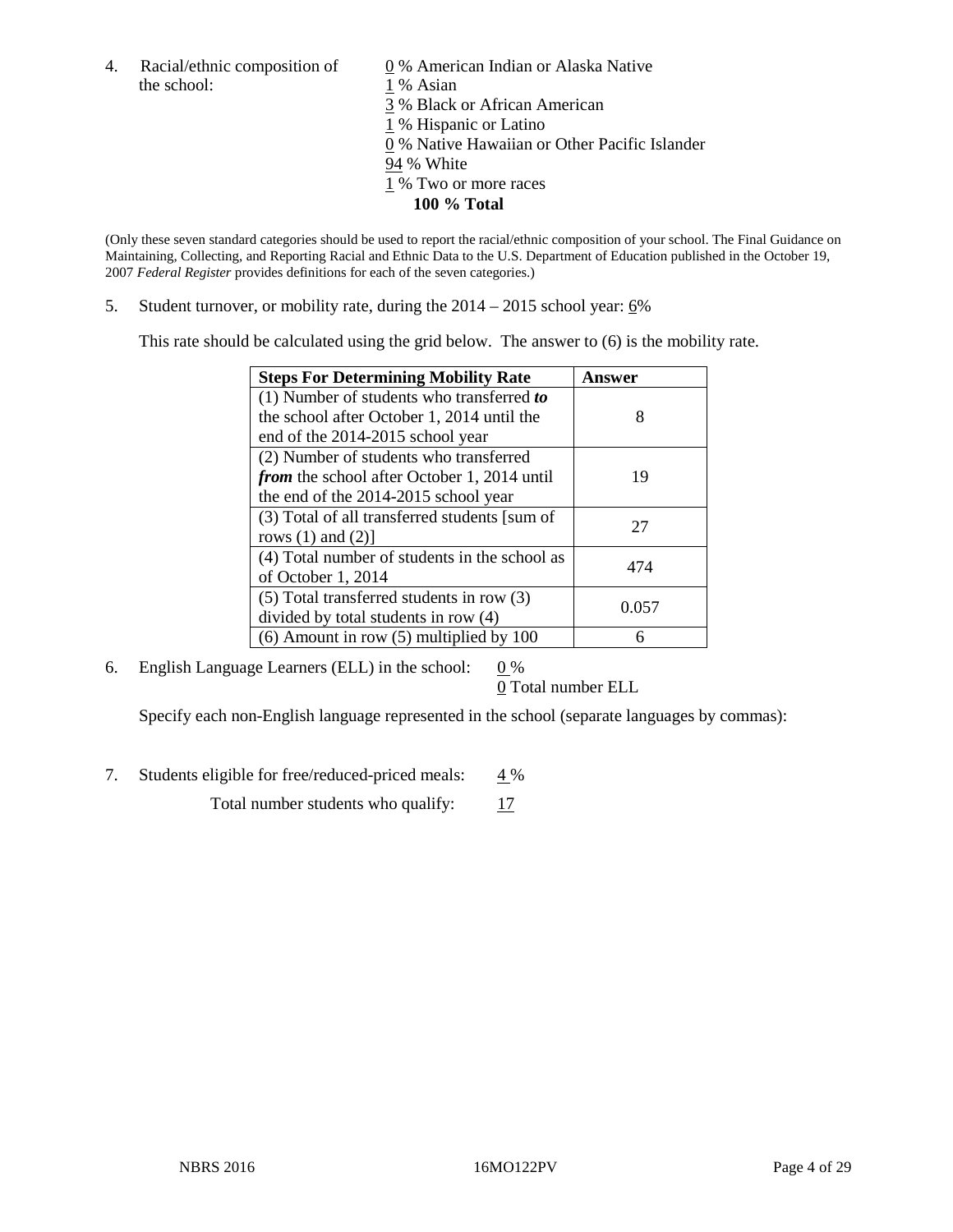Indicate below the number of students with disabilities according to conditions designated in the Individuals with Disabilities Education Act. Do not add additional conditions. It is possible that students may be classified in more than one condition.

| 0 Autism                              | 0 Orthopedic Impairment                 |
|---------------------------------------|-----------------------------------------|
| 0 Deafness                            | 2 Other Health Impaired                 |
| 0 Deaf-Blindness                      | 4 Specific Learning Disability          |
| 0 Emotional Disturbance               | 7 Speech or Language Impairment         |
| $\underline{0}$ Hearing Impairment    | 0 Traumatic Brain Injury                |
| 0 Mental Retardation                  | 0 Visual Impairment Including Blindness |
| $\underline{0}$ Multiple Disabilities | <b>0</b> Developmentally Delayed        |

- 9. Number of years the principal has been in her/his position at this school: 2
- 10. Use Full-Time Equivalents (FTEs), rounded to nearest whole numeral, to indicate the number of school staff in each of the categories below:

|                                       | <b>Number of Staff</b> |
|---------------------------------------|------------------------|
| Administrators                        |                        |
| Classroom teachers                    | 28                     |
| Resource teachers/specialists         |                        |
| e.g., reading, math, science, special | 6                      |
| education, enrichment, technology,    |                        |
| art, music, physical education, etc.  |                        |
| Paraprofessionals                     | 6                      |
| Student support personnel             |                        |
| e.g., guidance counselors, behavior   |                        |
| interventionists, mental/physical     |                        |
| health service providers,             |                        |
| psychologists, family engagement      |                        |
| liaisons, career/college attainment   |                        |
| coaches, etc.                         |                        |

11. Average student-classroom teacher ratio, that is, the number of students in the school divided by the FTE of classroom teachers, e.g.,  $22:1$  18:1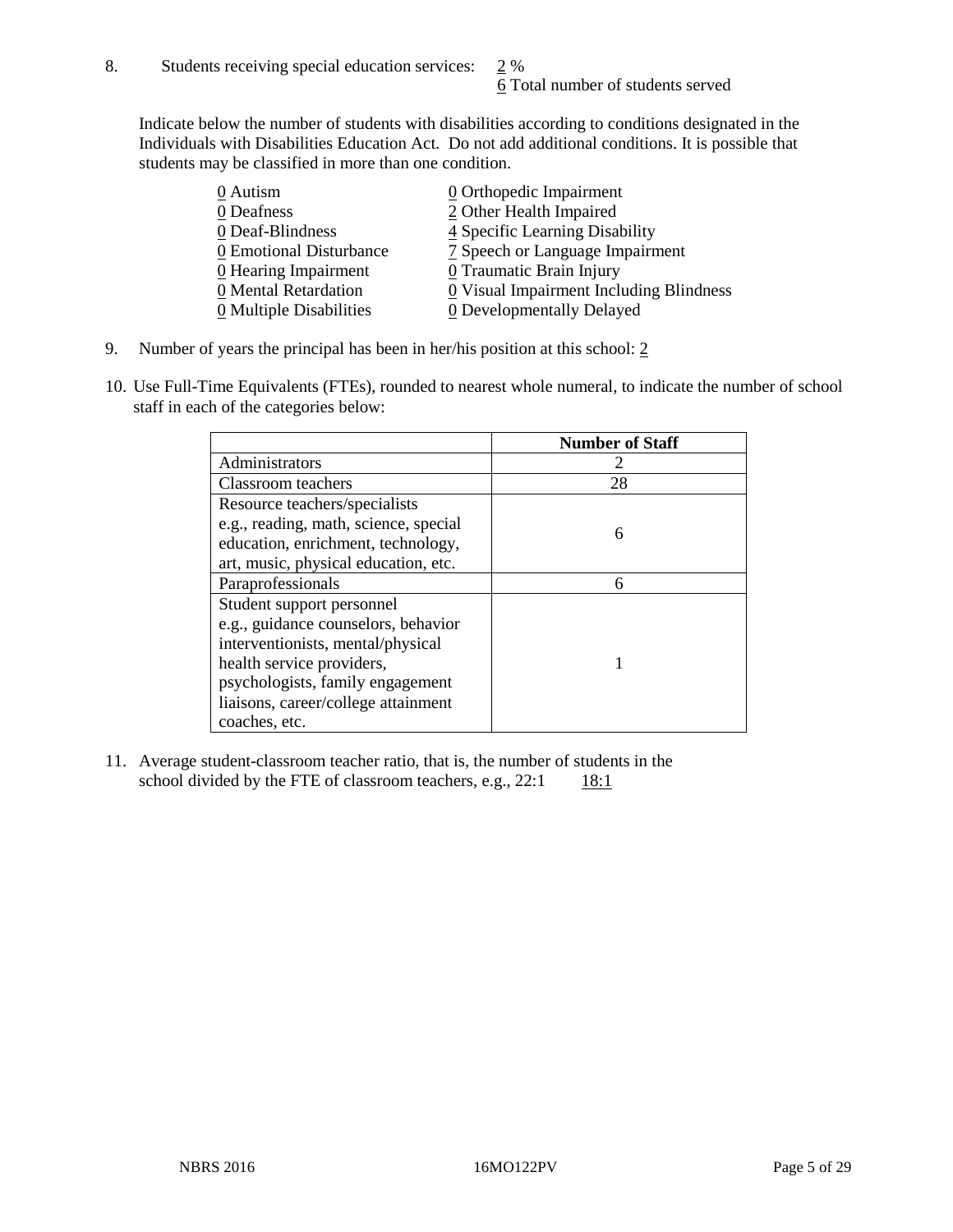12. Show daily student attendance rates. Only high schools need to supply yearly graduation rates.

| <b>Required Information</b> | 2014-2015 | 2013-2014   2012-2013 |       | 2011-2012 | 2010-2011 |
|-----------------------------|-----------|-----------------------|-------|-----------|-----------|
| Daily student attendance    | 95%       | 97%                   | 97%   | 98%       | 97%       |
| High school graduation rate | 0%        | 0%                    | $9\%$ | 9%        | 0%        |

#### 13. **For high schools only, that is, schools ending in grade 12 or higher.**

Show percentages to indicate the post-secondary status of students who graduated in Spring 2015.

| <b>Post-Secondary Status</b>                  |    |
|-----------------------------------------------|----|
| Graduating class size                         |    |
| Enrolled in a 4-year college or university    | 0% |
| Enrolled in a community college               | 0% |
| Enrolled in career/technical training program | 0% |
| Found employment                              | 0% |
| Joined the military or other public service   | 0% |
| Other                                         |    |

14. Indicate whether your school has previously received a National Blue Ribbon Schools award. Yes X No

If yes, select the year in which your school received the award. 1990

15. In a couple of sentences, provide the school's mission or vision statement.

Immanuel Lutheran School provides children with a quality education and prepares and nurtures them to serve the church and community in Christian love.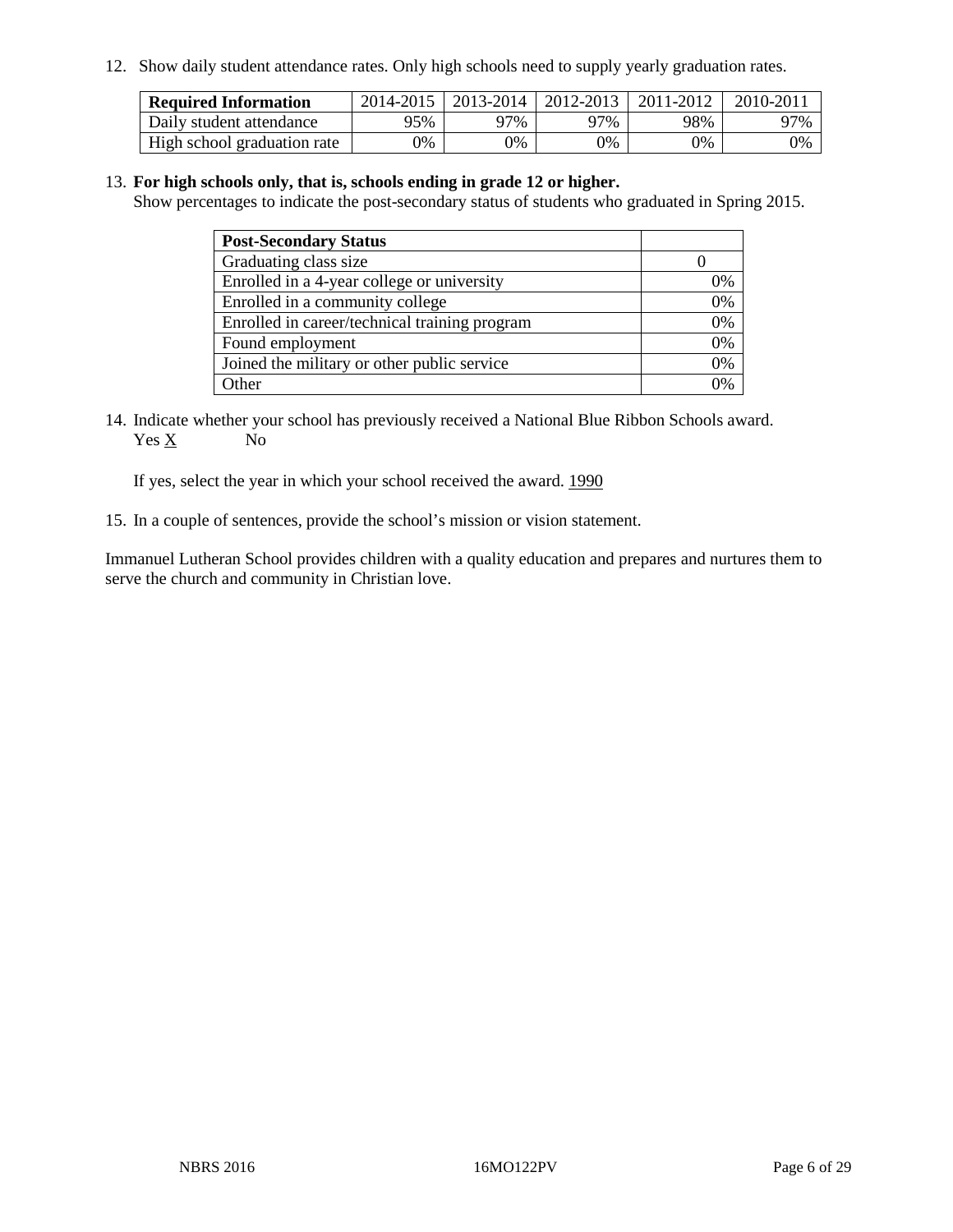# PART III – SUMMARY

Immanuel Lutheran School is an academic leader in the St. Charles, Missouri, area and beyond. Immanuel's motto – Where Tradition Meets Innovation – describes the school's long history in the community and its commitment to provide an innovative academic environment that gives all students a strong foundation.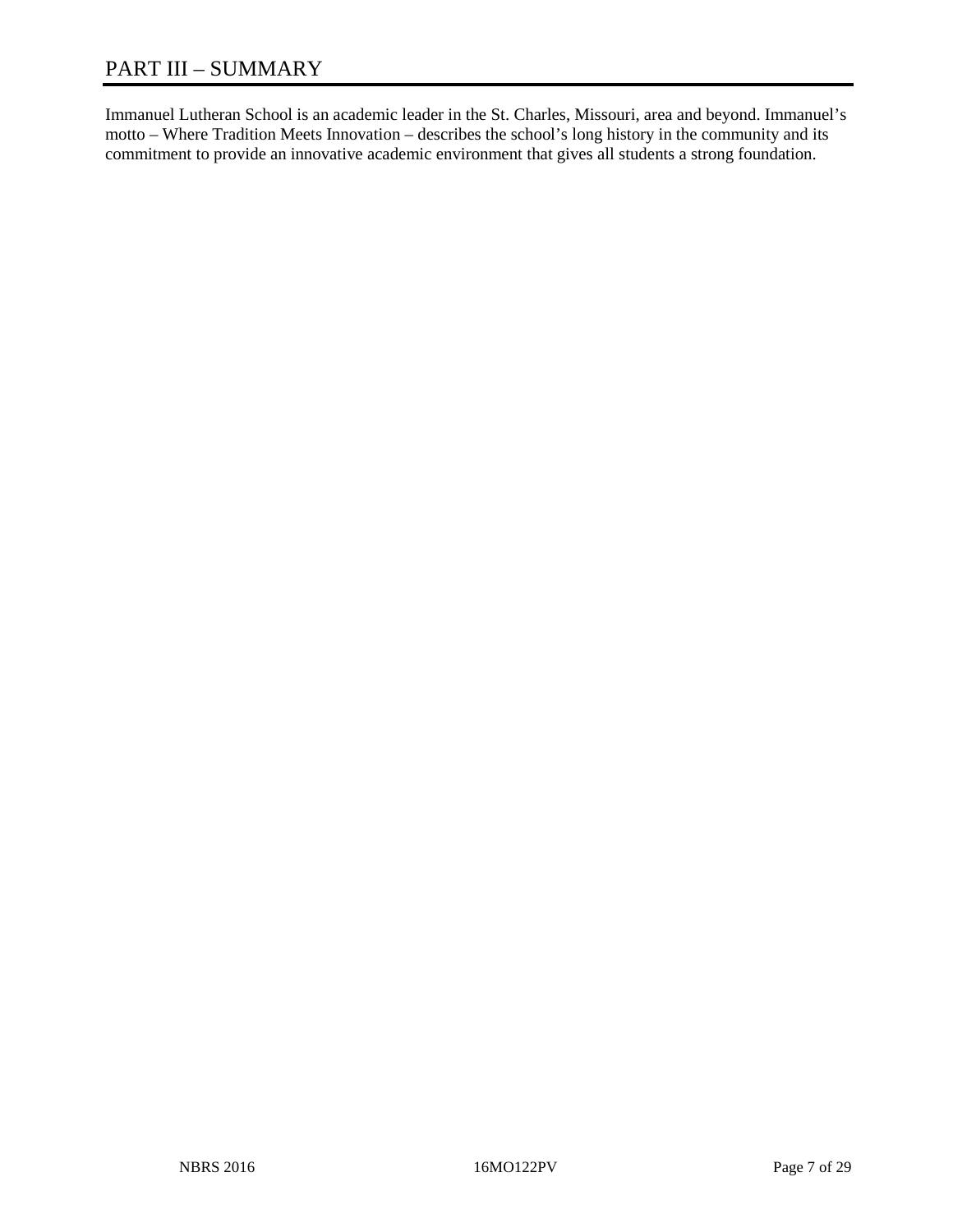electives for grades seven and eight in STEM, foreign languages, news broadcasting, choir, band, strings, mentoring and current events.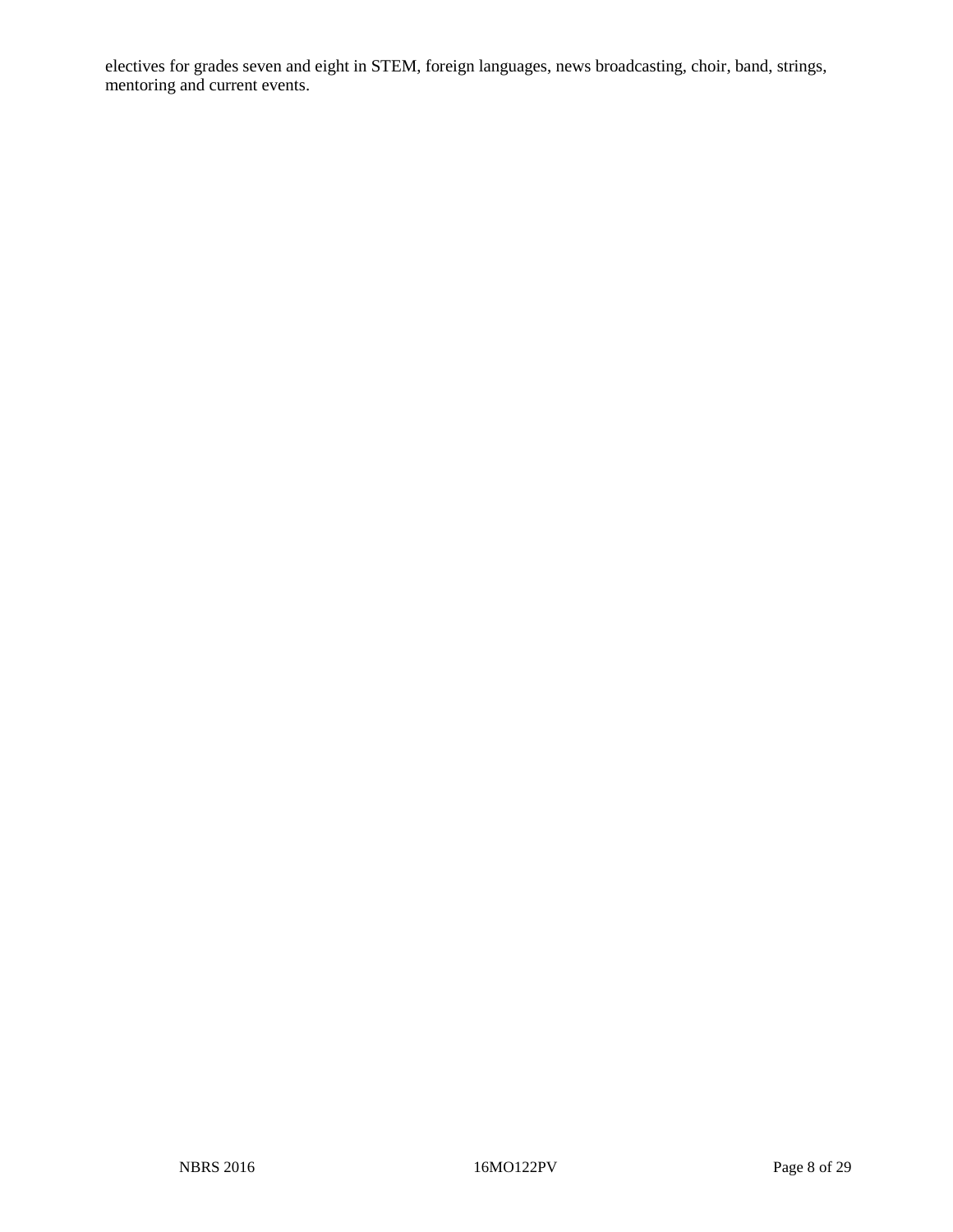# **1. Core Curriculum:**

Immanuel takes a collaborative approach to instruction, encouraging teachers to work with each other to design cross-curricular lessons which expand the depth and breadth of students' content knowledge. The school uses the Missouri state standards as a base in determining the best curricular approach for each subject; however, Immanuel goes above and beyond state standards in all curricular areas. Teachers and administration have an ongoing curriculum review plan which allows changes, enhancement, and updates to be made as needed. Immanuel regularly collaborates with local public and private high schools to determine which academic approaches will lead students to high school readiness.

#### Reading/Language Arts:

Beginning in first grade, students are taught writing skills across the curriculum. Strong paragraph development progresses into longer essay and research writing as students age. Students practice a wide range of writing: expository, narrative, persuasive, compare/contrast, thesis, research, and timed writings. Using technology like iPads and digital storytelling, students are engaged in the writing process.

Writing exercises and assignments may be saved on Google Drive. Students have easy digital access to their writing. This prompts collaboration with the classroom teacher, resource teacher, peers, and parents at home.

The reading curriculum at the elementary level is differentiated to meet students at their instructional reading level and builds from there. Teaching strategies include the use of leveled readers and differentiated reading groups. Mutual benefits have been experienced by pairing multi-grade reading and writing buddies. In middle school literature, students read, study, discuss, analyze, and write about different genres through literature circles, small groups, keynotes, presentations, essays, and class discussions.

Teachers strive to develop a love for reading and to foster a deeper understanding of the world. Students in eighth grade read "The Boy in Stripped Pajamas" about the Holocaust. In conjunction with the novel students research and discuss the events of WWII making connections back to the story. At the conclusion of the novel, students visit the Holocaust Museum in St. Louis, which includes speaking with a Holocaust survivor.

#### Mathematics:

The mathematics curriculum balances conceptual understanding and procedural fluency. Students become flexible and resourceful problem solvers. Instruction includes the use of supportive technology, meaningful discussion, hands-on activities, and problem-based learning.

At the Middle school level, students use a problem-based approach to discover concepts and build understanding through investigations with real-life applications. Eighth grade students who excel at mathematics take an advanced Algebra class earning high school credit.

The math curriculum allows students online access to math games, activities and extra online support at home. Teachers use videos and hands-on manipulatives to enhance learning in the classroom.

#### Science:

Immanuel's science curriculum is strong and centered around hands-on, inquiry-based learning experiences. For example, first graders participate in a hands-on activity in connection with reading "The Three Little Pigs." Students are asked to build a house using only the materials given to them. The strength is then tested to see if they can withstand "The Big Bad Hairdryer." As part of the Life Science curriculum, eighth grade students dissect various specimens in the STEM Lab.

Immanuel's science curriculum is supported by two STEM (Science, Technology, Engineering and Math) labs – one for students in grades kindergarten through fifth and one for middle school students. Students regularly use the STEM labs to participate in open-ended activities that encourage creativity, problem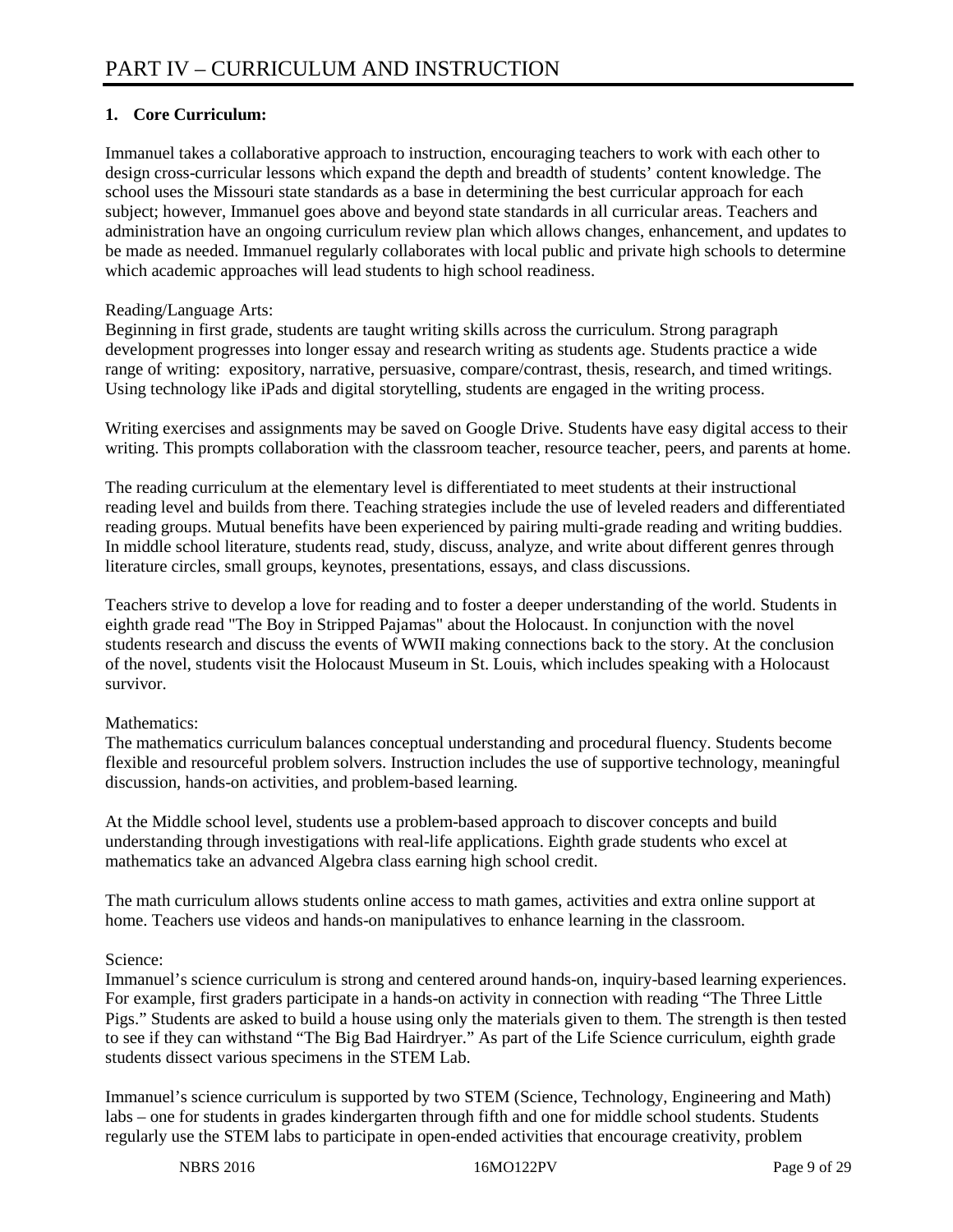solving and collaborative skills.

#### Social Studies:

Much of the social studies curriculum is project-based with a presentation component. Hands-on and experiential learning opportunities are used as much as possible. For example, kindergarten students learn about the German immigrants who settled in the St. Charles area and started Immanuel Lutheran Church and School. Students learn German folk songs and dances that are presented to members of the congregation.

Students in third grade create digital PowerPoint presentations on famous inventors and US presidents enabling them to uniquely share information. These activities not only help students understand the material but give them opportunities to develop technology and public speaking skills.

Fifth grade students reenact the Dred Scott case at the old courthouse in St. Louis. Students better understand how local events affected the entire nation leading through the Civil War. At the sixth grade level, students learn about world history and geography. Activities often integrate art, literature, and technology to enrich a student's understanding of different time periods and cultures of this world. Students in seventh and eighth grade are provided a two year detailed study of American history and government on the national, state and local level. In depth research papers are also included in this history curriculum.

#### Preschool Program:

Immanuel's preschool curriculum is designed to incorporate the core curricular areas of mathematics, literacy, science, social/emotional, health/safety, and physical development. Aligned with the Missouri Early Learning Standards, the play-based and center-based curriculum focuses on an education of the whole child. The involvement of families in Literacy Nights and other activities provide opportunities to help parents support optimal learning for their children. Children are assessed formally and informally on an ongoing basis to provide individualized instruction to help each child reach his/her full potential and provide a solid foundation for the learning experiences identified in the K-3 standards. Collaboration with kindergarten and primary teachers ensure a seamless transition from preschool to kindergarten and the primary grades.

#### **2. Other Curriculum Areas:**

Immanuel's faculty and staff understand the importance of educating the whole child. To accomplish this, Immanuel not only places an emphasis on the core subjects but also offers a wide range of other curricular opportunities. Allowing students to discover and develop their distinct talents and gifts is one of Immanuel's strengths.

An emphasis on the fine arts has always been an integral part of Immanuel's curriculum. Every student participates in a musical every other year and either a vocal chorus or music appreciation class twice weekly where they explore music theory and concepts. Strings, hand-bells, and orchestra are all voluntary. Starting at grade two, students may participate in Immanuel's strings program. In grade four, students also have the opportunity to begin participation in the hand-bell choirs and Christmas Boar's Head Festival. In grades five through eight, students are invited to participate in the school's band/orchestra which has multiple levels. Students have many opportunities to perform for the school, for Immanuel Lutheran Church, and for the St. Charles community.

Art is also taught at least once a week at every grade level. The art curriculum is project-based with an emphasis on experiencing many techniques and mediums as well as exploring art history. With a wellsupplied art studio, students are encouraged to explore and develop their own creativity.

In physical education classes, students learn about personal physical fitness, team sports, sportsmanship and life-long wellness. Immanuel's physical education program includes a strong health and wellness component which addresses issues regarding physical and emotional health. Students participate in physical education at least twice a week. Numerous recent studies point to the importance and value of free play during recess. Believing in the power of play to enhance learning, Immanuel schedules twice-daily recess for elementary school students in addition to physical education classes. Middle school students are also given a daily midday recess. Daily walking at recess is a part of Immanuel's wellness plan as is an additional health class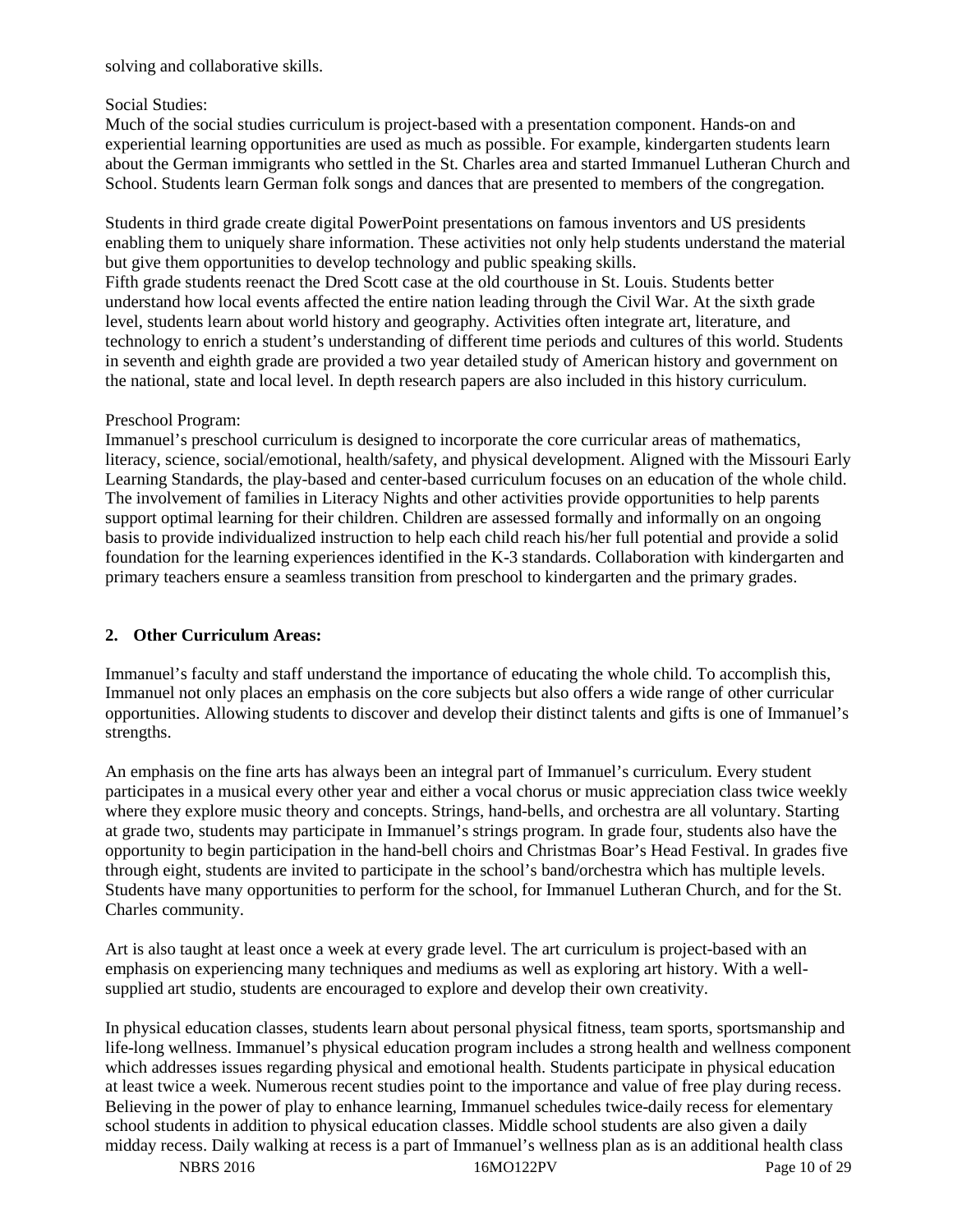for sixth grade.

Students receive religious instruction that teaches Biblical lessons as well as moral and character development. In all religion classes students are challenged to look beyond themselves and seek out ways in which they can help and serve others. As part of Immanuel's strategy to enhance the emotional wellness of students, a full-time counselor works with each grade level up to four times a month and explores topics in this area. These lessons are presented in whole classroom, small group, and individual formats.

Immanuel Lutheran School is in compliance with the National Blue Ribbon's foreign language requirements. Spanish is taught weekly to all students in grades preschool through sixth grade. During the 2014-2015 school year, thirty-five (51%) seventh and eighth grade students took either a French or Spanish elective. These electives meet for ninety minutes each week.

Other elective options include Broadcast News where students produce and record a three to five minute daily school news program which is broadcast to all classrooms. A Student Mentoring elective in grades seven and eight gives students an opportunity to enhance leadership skills through mentoring to younger students. During Immanuel's STEM elective, students expand valuable 21st century skills in the areas of Science, Technology, Engineering, and Mathematics. Students create web videos on how to program robots, design and build robotics tables, and create objects to be printed on the three dimensional printers. All electives are ninety minutes a week and students must enroll in two elective choices for the year.

Technology instruction and use are woven throughout the curriculum. Every student has access to computers, iPads and other technology. In computer class, students are taught essential word processing skills, computer programming, web design, robotics, and digital citizenship. Formal computer classes are held once or twice a week, depending on the grade level. Seventh and eighth grade students are permitted to use personal electronic devices when educationally beneficial. Technology use by both teachers and students is encouraged in all curricular areas and is supported by a full-time Instructional Technology Coordinator who coaches and assists teachers and students alike to find new and innovative ways to use technology in ways that deepen learning.

At Immanuel, instruction is supplemented by regular field trips and other hands-on learning experiences that reinforce the curriculum. Field trips include the St. Louis Science Center, Lewis and Clark Boathouse, Missouri's state capital, Busch Stadium, Springfield, Illinois, and theatrical performances. Immanuel also regularly hosts outside groups, like the Magic House (local children's museum) and the St. Louis Zoo.

#### **3. Instructional Methods and Interventions:**

The faculty and staff at Immanuel believe it is important to provide a well-rounded curriculum that allows every student a chance at success. This means that curriculum and instructional approaches must be tailored with consideration of the diverse learner. Immanuel does an excellent job of addressing the needs of all learners through differentiation and added support.

Teachers at Immanuel also accommodate individual learning needs by working with students on an individual basis before and after school as needed. Class instruction often centers on project and inquiry based activities. This type of instruction lends itself very easily to differentiation. Class sizes are small allowing teachers to get to know students individually as unique learners. During direct instruction teachers are also aware of individual learning needs and will differentiate their material and questioning to include students at every level of the learning spectrum.

Immanuel has a full-time, on-site LASE (Lutheran Association for Special Education) educator to help students who struggle academically. All teachers in grades one through three use early intervention methods to help struggling students, and the LASE educator acts as a liaison between Immanuel, the public school system, and the parents if further testing or services are needed.

NBRS 2016 16MO122PV Page 11 of 29 A specific example of how Immanuel meets the diverse and individual needs of students is the use of the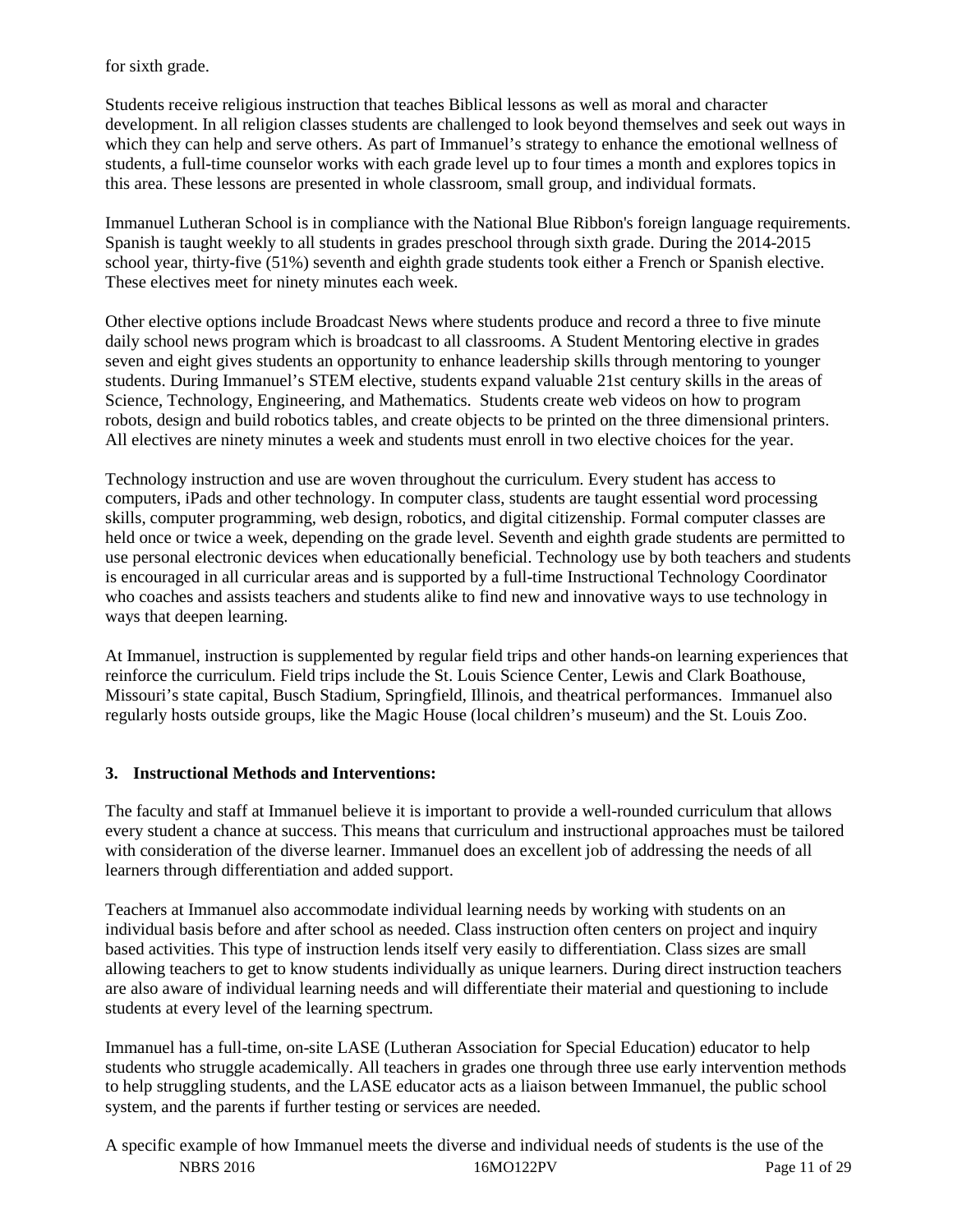Daily 5 framework for structuring literacy time in the elementary grades. This process meets students at their individual level and moves them forward. During Daily 5 time, students select from five authentic reading and writing choices, working independently toward personalized goals, while the teacher is able to meet individual needs through whole-group and small-group instruction, as well as one-on-one conferring.

Students excelling in different curricular areas are provided additional enrichment activities or curriculum. For example, a student who excelled in math used an online curriculum to expand his academic growth. Higher level writing is encouraged and emphasized. In seventh and eighth grade, students wrote essays that were submitted to community and nationwide writing contests. One seventh grade student won both the state and national level for her essay, and an eighth grader won first place (and \$2,000.00) for her essay and spoke at the national convention.

At all levels teachers understand that communication and teamwork with families greatly enhance the level of success for students. Teachers are quick to communicate with parents when they notice progress or deficiency in a student's learning or behavior while at school.

#### **4. Assessment for Instruction and Learning and Sharing Assessment Results:**

Assessment is an integral part of Immanuel's strategy to ensure academic success. Formally and informally students are assessed on their performance on daily activities both summative and cumulative. Traditional methods of assessment such as chapter and unit tests are used by teachers at Immanuel as well as other methods of assessment. Teachers at the various grade levels will use opportunities such as service learning, portfolios, presentations, performances and project based learning as methods by which to assess their students. Students at Immanuel are regularly asked to demonstrate knowledge in content areas by presenting what they have learned. Teachers also gain valuable insight as to how complete a student's understanding of a concept is when they are asked to model that concept to a group.

Immanuel strives to maintain high levels of achievement. Along with classroom assessments, teachers analyze data from nationally normed tests such as the SAT and OLSAT to help gain a better understanding of individual learning needs. Data from achievement scores are also used to assess how each student is growing in curricular knowledge and what gaps need to be filled across the curriculum. Teachers also gather informal testing data to help in determining the best academic approach for each student whether it be for enrichment or remediation purposes.

The faculty and staff at Immanuel strive to regularly communicate individual student achievement to parents. Parents in grades kindergarten through grade two receive a weekly report on how their student is doing academically through a graded work folder that is sent home with the student. Teachers will also communicate via conference, telephone, or email when extra attention is needed. Parents with children in grades three through eight can access Immanuel's online "Parent Portal" and view their child's academic progress at any time. Midterm progress reports are posted on the parent portal four times a year. Report cards are prepared and distributed to parents four times a year, at the end of each academic quarter.

Formal parent teacher conferences are held twice a year. However, teachers will schedule other meetings with parents if a need arises. Achievement scores and explanations are distributed to parents in late spring as soon as the scores are received. Overall results are reported to parents, the school leadership team, and Immanuel Lutheran congregation members. Overall scores are also listed on the school website for the public to examine.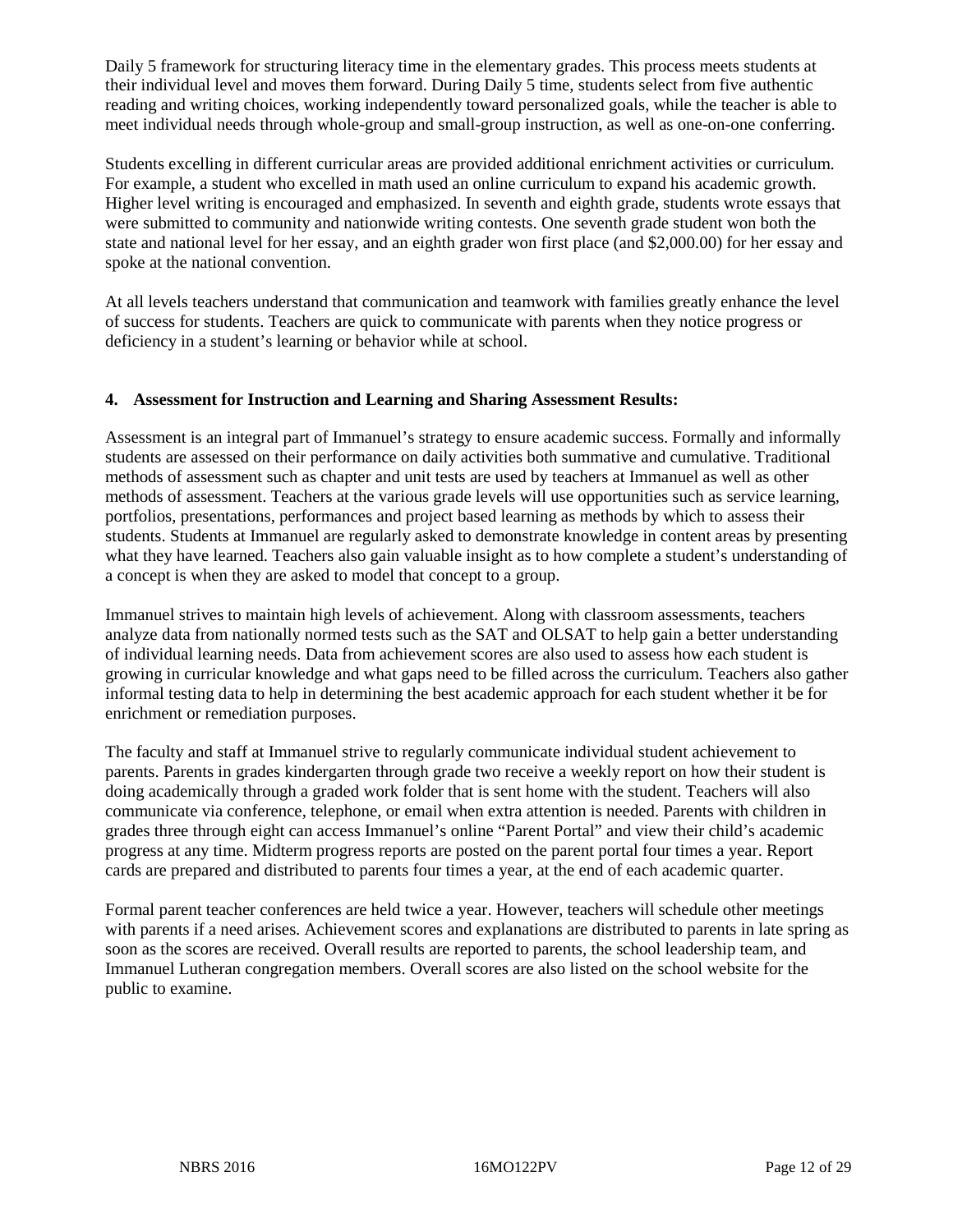# **1. School Climate/Culture:**

Immanuel is a school that builds relationships and community. The school's mission is to lead children to know God as their Heavenly Father through the redeeming love of Jesus Christ, provide them with a quality education, and prepare and nurture them to serve the church and community in Christian love. Students are successful because they have teachers, principals, pastors and parents who are fully vested in their education and who work together as a team. Faculty and staff support is felt by students and motivates them to want to do well in return. Students learn in a positive environment based on respect and support where they can take educational risks. Likewise, teachers are provided with support and respect from administration, other teachers and the pastoral staff. A Joy committee consisting of teachers, administrator, and pastor see that successes are celebrated and support is offered in difficult and joyous times.

The staff of Immanuel work together to create a safe environment that meets the needs of students. A number of assemblies are planned yearly to promote the overall goal of sustaining a positive school climate. These assemblies also promote school spirit, educational growth and fellowship. Science nights, picnics, Family Adventure Nights, Parent Teacher League, and the Immanuel Athletic Association are just a few ways that school and parents partner together. Immanuel also provides a well-attended youth program for middle school students. The youth director is involved with students and plans servant events, weekend retreats, and monthly activities. Parents participate in these events which keep the parents and children connected during these middle school years.

"Faith families" is a way in which a positive school climate is encouraged across grade levels. Each Faith Family consists of students from every grade level and a faculty or staff adviser. Every kindergarten through eighth grade student at Immanuel is part of a Faith Family which meets at least once a month. Families participate in devotions, team building activities and have the opportunity to visit with students at various grade levels.

Another successful approach lies with the full time counseling program at Immanuel. The school's counselor provides on-going, in-class lessons throughout the year focusing on maintaining positive relationships between peers and helping students understand their unique gifts and abilities. Students have the opportunity to work one on one with the counselor to develop a plan for academic and social-emotional success in the school setting. The counselor is also available to families and students if a crisis arises.

No matter what door families enter in the morning, they are greeted by the smiling face of a school administrator, pastor, or church staff member. It is the desire that every student and parent feel welcome from the very moment he/she walks through the door. Students, faculty, and staff look forward to school every day because of the safe and welcoming culture that exists.

#### **2. Engaging Families and Community:**

The education of a child requires a team effort and cooperation between teachers, parents, students, and support staff. Teachers communicate with parents regularly through phone calls, personal interaction, the online Parent Portal, school emails, and conferences. The administration also sends out a weekly newsletter keeping parents informed of important school news and events. When a student is struggling academically, socially, or emotionally teachers and parents come together with the counselor and the administration for Care Team Meetings. These meetings unite everyone on a student's support system to problem solve and work towards success. Follow-up and continued communication is a crucial component in keeping everyone engaged in the process.

Immanuel has developed strong partnerships with local colleges and universities. Students from the School of Education at Lindenwood University regularly use Immanuel as a site for student teaching and other practicum courses. Education students from St. Charles Community College come to Immanuel to help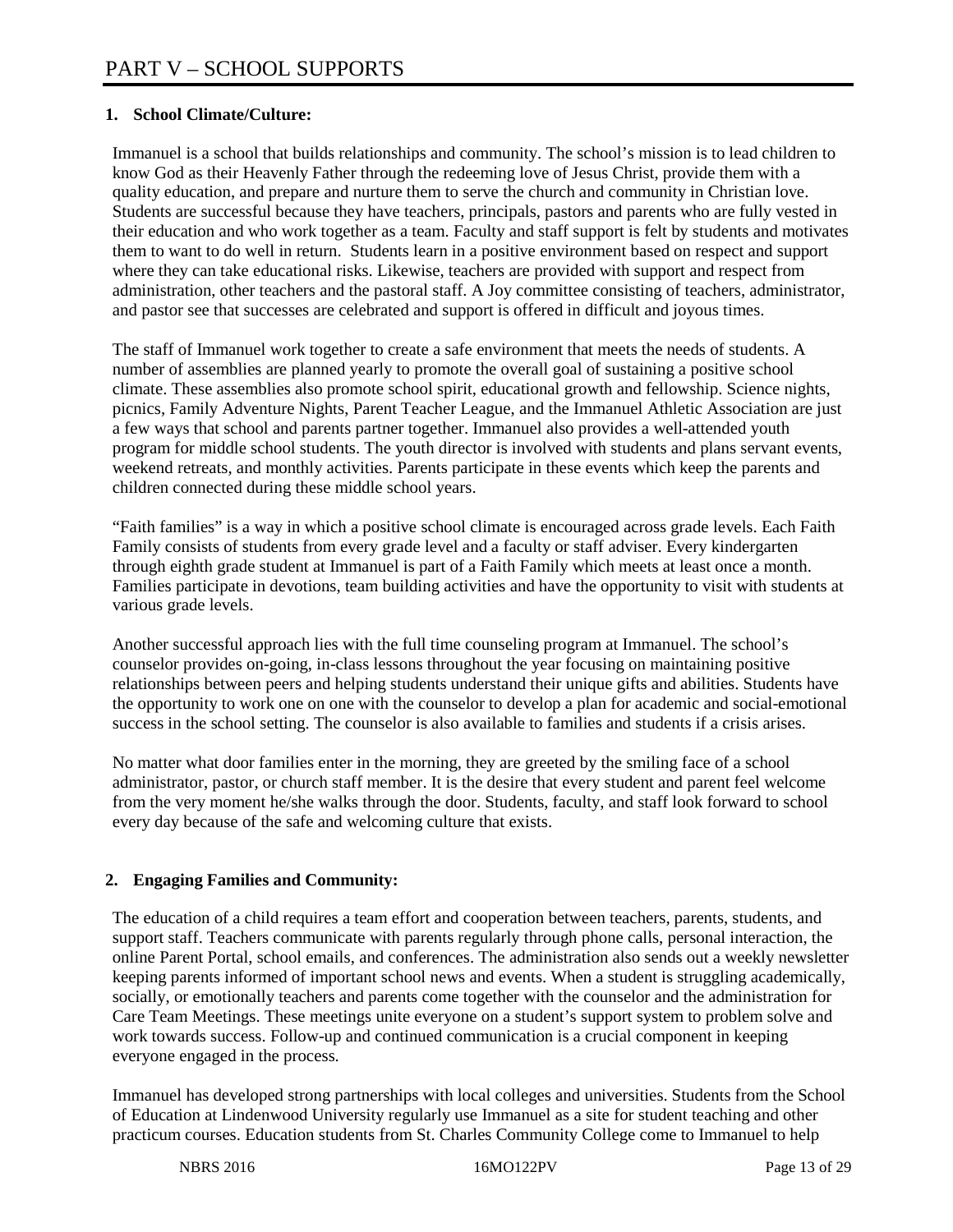implement its Junior Achievement program, which teaches entrepreneurship, work readiness and financial literacy through experiential, hands-on programs.

Immanuel also regularly partners with other schools. For example, Immanuel has developed a special relationship with River Roads Lutheran School, a school serving very low income students that provides a safe and quality education to the community of North St. Louis. Immanuel provides River Roads School with financial and material support; students regularly visit each other's campuses for robotics programming, chapel presentations, and outdoor education.

Immanuel hosts a number of programs and events that are open to students, families, congregation members, and the community. These opportunities include new family picnics, school/church picnics, science nights, math nights, car shows, food truck events, trivia nights, PTL fundraiser dances, golf tournaments, an "I Heart (love) ILS" breakfast for families and the community, Mom's/Dad's night out and family literacy nights which promote social opportunities and literacy in younger students. Activities such as the church/school picnic and parade, food truck events and car shows is a joint effort of the church and school to reach out into the community.

The volunteer work of parents, grandparents and members of the Immanuel congregation are integral to the success of the school. Immanuel is fortunate to have an extremely dedicated Parent Teacher League that plans and fundraises for events and special programs throughout the year. Parents and grandparents and members of the congregation are encouraged to volunteer in the classroom or in other support roles around the school, and can often be seen helping with classroom activities, working one on one with a student, sharing an art idea, or helping in the completely volunteer-run school library.

#### **3. Professional Development:**

Professional development is an important aspect to continued school improvement and student growth, and the administration is strongly committed to providing teachers with quality professional development opportunities. Immanuel's entire teaching staff, including the administration, participates in yearly conferences provided by the Lutheran Elementary School Association (LESA), the Missouri District of the Lutheran Church, and the association of St. Charles County Lutheran Schools. Every teacher also attends the Midwest Education Technology Community Conference (METC). This conference directly ties to Immanuel's emphasis on STEM learning.

After teachers attend these conferences they are encouraged to share their new knowledge, techniques, and ideas in faculty and department meetings. Every three years Immanuel also participates in the Lutheran Educator Association's (LEA) national conference. Teachers are given opportunities to participate in other conferences, workshops and online webinars aligned with their grade level and curriculum. The Principals and Early Childhood Director also attend leadership and administrative conferences throughout the year.

Teachers are encouraged to be lifelong learners and enroll in continuing or advanced degrees. Teachers are reimbursed a budgeted amount each year for the purpose of professional growth. Over 70% of the teaching staff at Immanuel holds a Master's Degree or higher.

Yearly, teachers are asked to read an assigned text over the summer for professional development purposes. In August, teachers meet to discuss the text in department meetings and examine how the information or techniques can be implemented in each classroom. This past year teachers read Dave Burgess's "Teach like a Pirate" and attended a conference where Dave Burgess shared many successful teaching strategies.

Teachers also have access to webinars from LEA, EdWeb, and Simple K12. Immanuel's Instructional Technology Coach is available to work with and encourage teachers to introduce new technologies and techniques into their classrooms. The technology coach also shares a number of tech tips and suggestions via videos and morning meetings called "Tech Fasts."

NBRS 2016 16MO122PV Page 14 of 29 Immanuel's staff sees the value in collaborating with fellow educators. As educational leaders and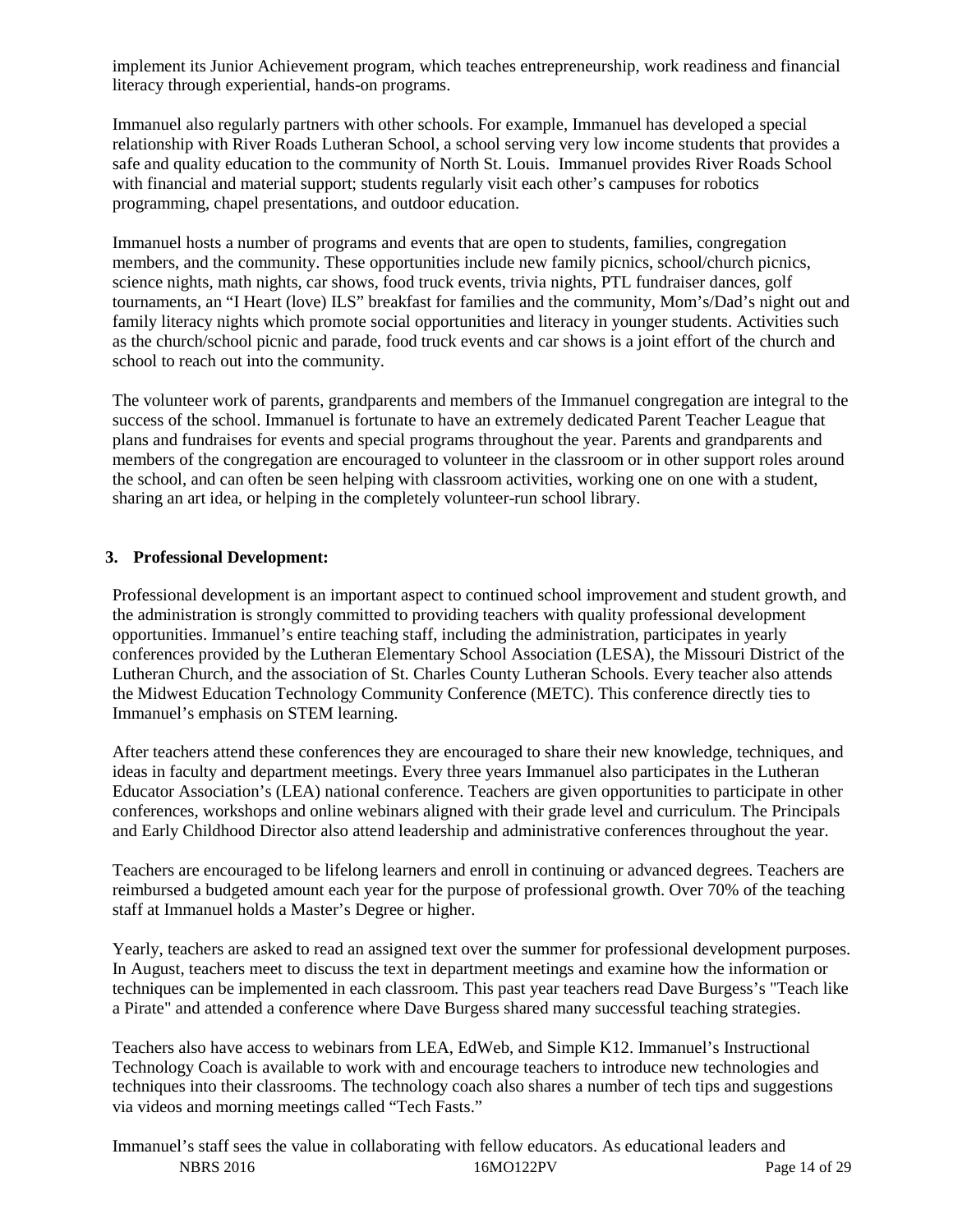trendsetters various staff members have been asked on a number of occasions to present their promising practices and ideas at local, state, and national conferences. Recently, staff members were asked to give a STEM presentation at the Lutheran Educator's Missouri District Conference and the University of Nebraska's Tech Edge Conference.

These educational conferences continually push Immanuel's teachers to be current and relevant 21st century educators.

#### **4. School Leadership:**

Immanuel's leadership structure is one of teamwork and shared responsibilities. The administration team at Immanuel consists of a Principal, Assistant Principal and Early Childhood Director. Each person on the administrative team understands that his/her role is to serve the students, teachers, and families at Immanuel.

The administration embraces their role as educational visionaries and is dedicated to Immanuel's expectations of continued excellence. This is accomplished through encouraging others, sharing a vision and purpose, developing appropriate instructional programs and maintaining a school climate conducive to student learning.

The Principal at Immanuel truly cares for each student. She begins each day by greeting students in the hallway and offering a positive hello and an affirming smile that genuinely shows she is happy they are at Immanuel. Teachers respect her and parents are confident that any concern they have will be heard and addressed, if necessary.

The same can also be said for Immanuel's Early Childhood Director. She successfully runs an early childhood program with an enrollment of 143 students. Along with the teachers, she has created a curriculum and learning experience for each student that prepares them to be kindergarten ready when they leave the program.

The Principal and Assistant Principal work together to ensure that teachers and students have the best possible school in which to work and attend. Both have an open door policy that allows for teachers, parents, and students to ask questions, voice concerns, or simply stop by and chat. The administration understands that the best way to build a positive school climate and trust among all its stakeholders is through relationships. The school administration and faculty can be seen attending numerous extracurricular, co-curricular, and congregational events as a way of nurturing those positive relationships.

The administration and teaching staff work together on a number of committees ranging from curriculum review and selection to the production of the yearbook. Teachers volunteer for a number of committees based on their interests and skills. These committees report back to the administration on their progress and decisions made. Teachers appreciate the opportunity to be involved in the decision making process. They also attend monthly department meetings and faculty meetings. These meetings are helpful in keeping the administration and teachers alike aware of upcoming events, answering questions, and discussing important educational matters.

The administration meets monthly with the School Leadership Ministry Team (SLMT). This group consists of parents and congregational members. The team's primary role is to serve as an advisory board for the school administration. Topics regarding curriculum, school policies, programing, and overall climate of the school are discussed in these meetings. While the SLMT does not hold any decision making authority, the team's ideas and opinions are greatly valued by the administration.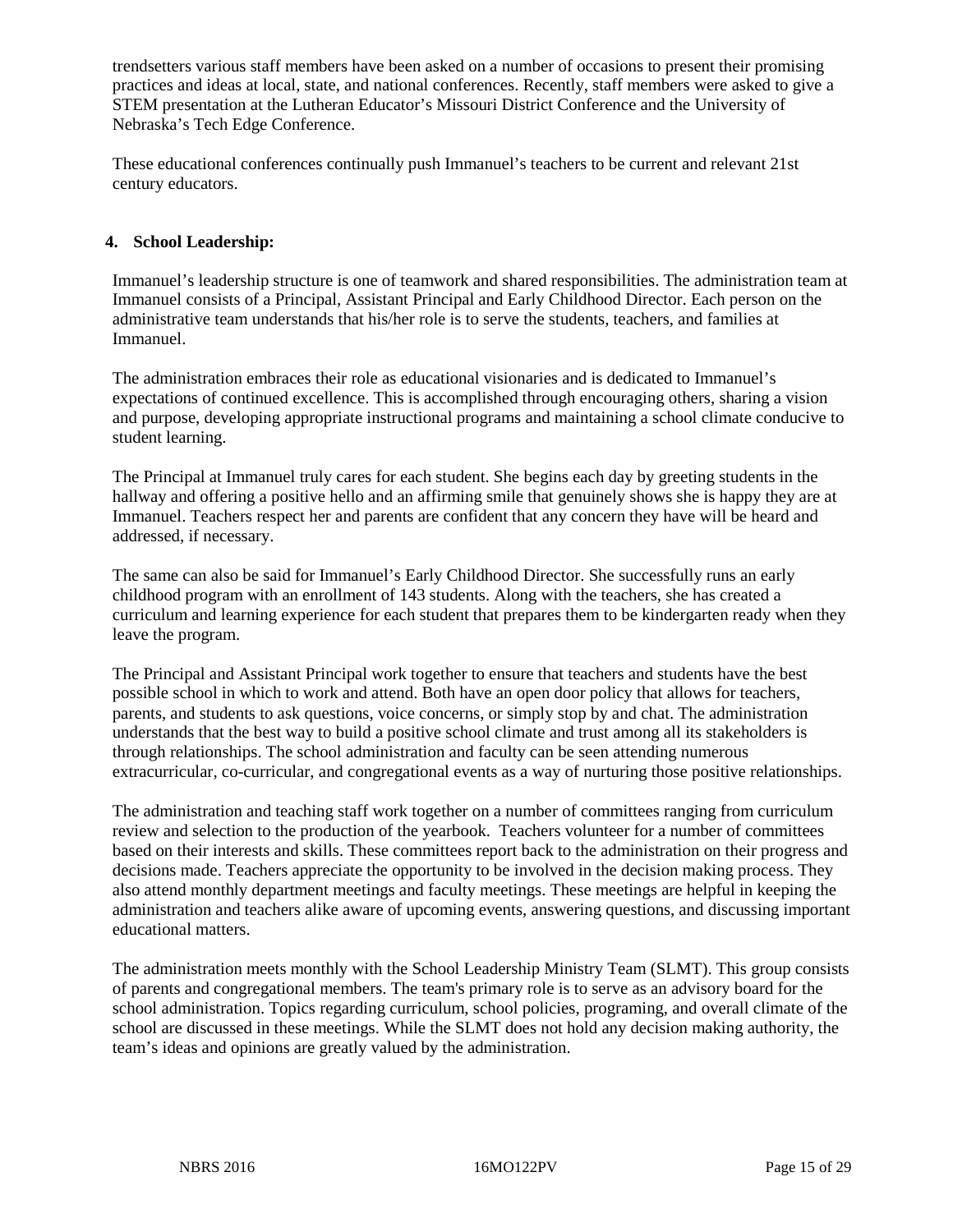Multiple studies point to the importance not only of supporting STEM (Science, Technology, Engineering, and Math) learning but also of aggressively implementing hands-on strategies to engage students with STEM content and experiences early in their school careers. Making STEM-based experiences available to students in all grades enables Immanuel to spark and sustain students' interest at each transition point. In this way, Immanuel is increasing the number of young students interested in STEM during their elementary and middle school years, preparing them for a career in the 21st century.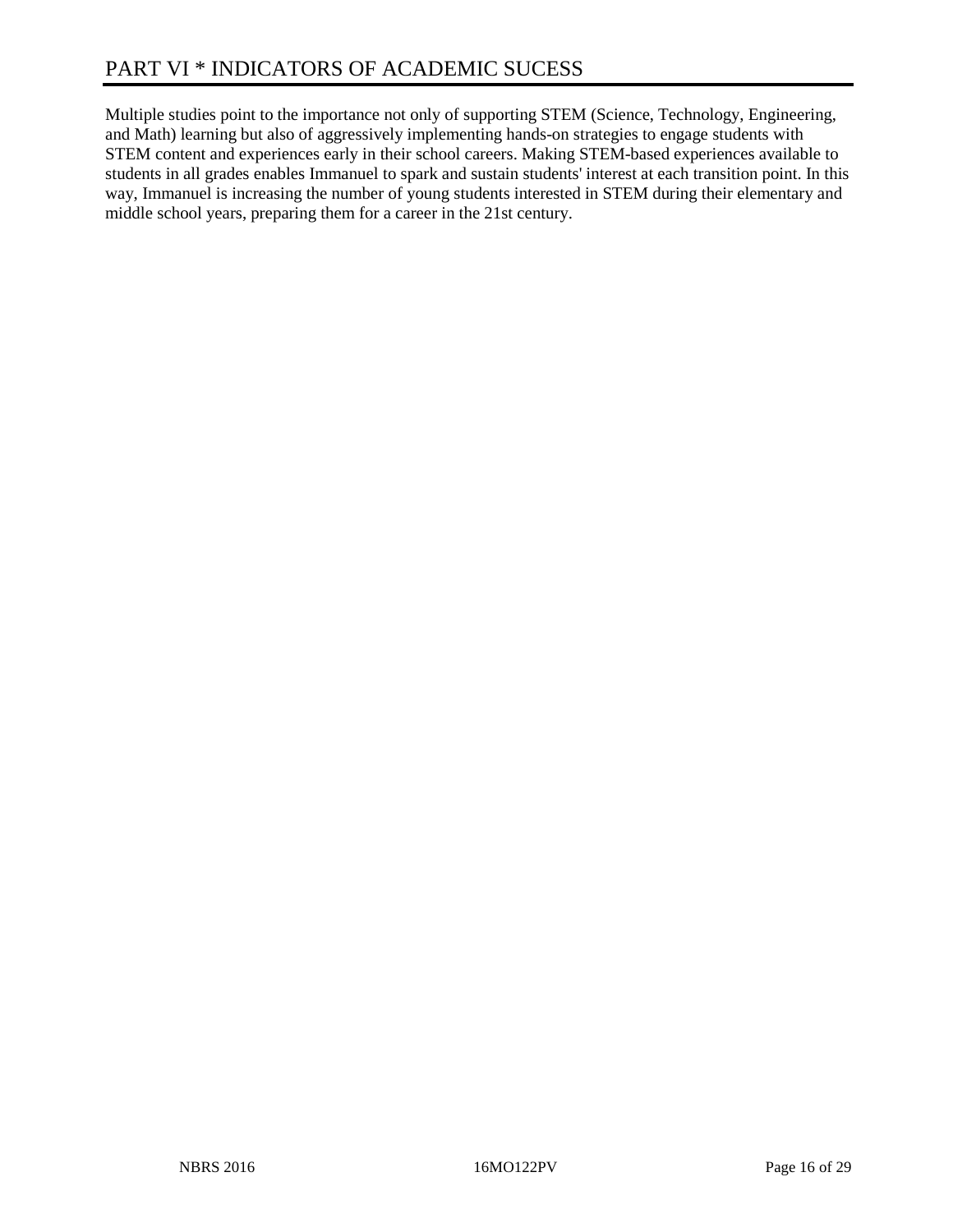# PART VII - NON-PUBLIC SCHOOL INFORMATION

1. Non-public school association(s): Lutheran

Identify the religious or independent associations, if any, to which the school belongs. Select the primary association first.

| 2. | Does the school have nonprofit, tax-exempt $(501(c)(3))$ status?                                       | Yes X  | No. |
|----|--------------------------------------------------------------------------------------------------------|--------|-----|
| 3. | What is the educational cost per student?<br>(School budget divided by enrollment)                     | \$7200 |     |
| 4. | What is the average financial aid per student?                                                         | \$3624 |     |
| 5. | What percentage of the annual budget is devoted to<br>scholarship assistance and/or tuition reduction? | 31%    |     |
| 6. | What percentage of the student body receives<br>scholarship assistance, including tuition reduction?   | 100%   |     |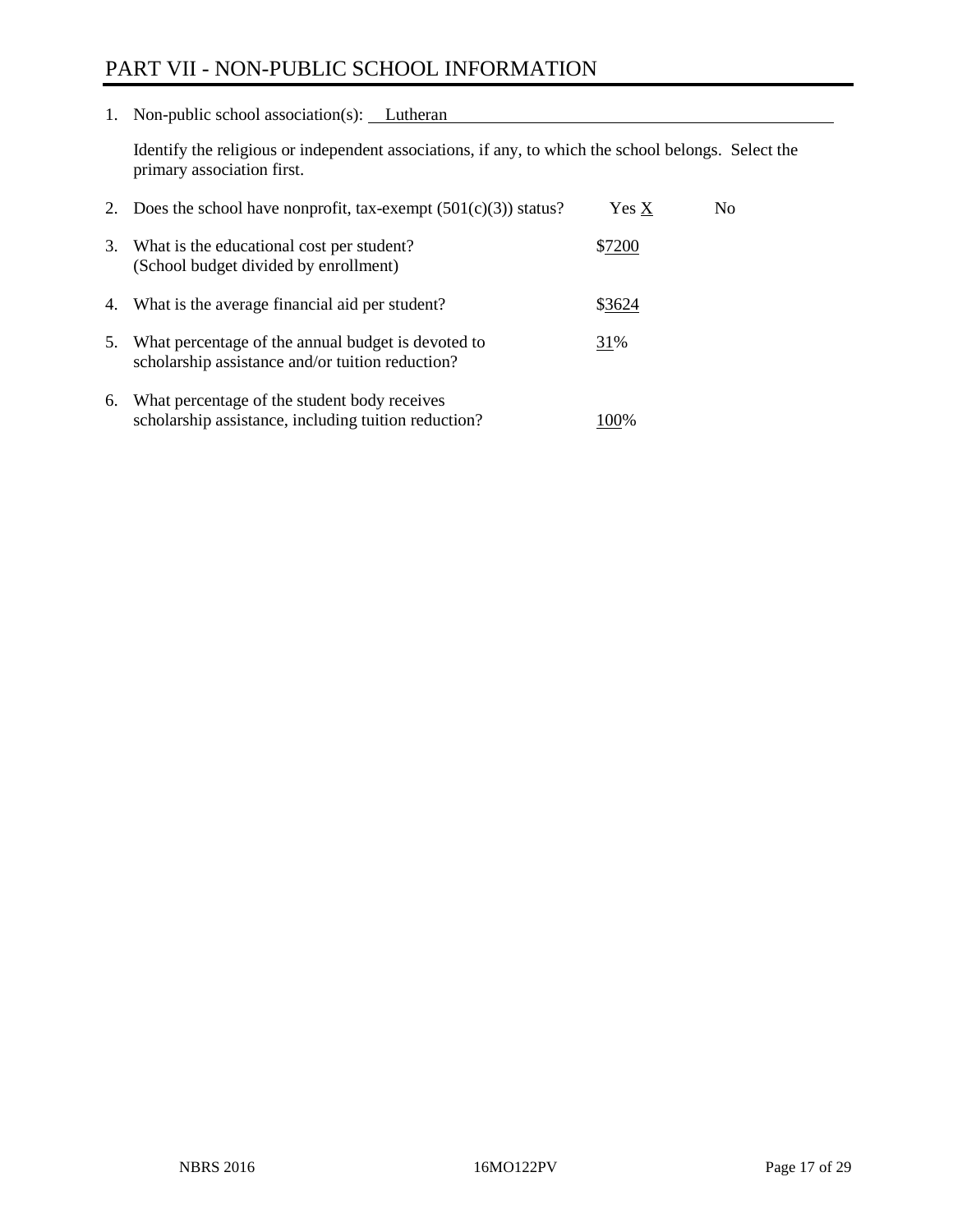| <b>Subject:</b> Math                        | <b>Test:</b> Stanford Achievement |
|---------------------------------------------|-----------------------------------|
|                                             | <b>Test Series Tenth Edition</b>  |
| Grade: 3                                    | <b>Edition/Publication Year:</b>  |
|                                             | 2014                              |
| <b>Publisher:</b> Harcourt Assessment, Inc. | Scores are reported here as:      |
|                                             | Scaled scores                     |

| School Year                                | 2014-2015 |
|--------------------------------------------|-----------|
| Testing month                              | Mar       |
| <b>SCHOOL SCORES</b>                       |           |
| <b>Average Score</b>                       | 641       |
| Number of students tested                  | 32        |
| Percent of total students tested           | 100       |
| Number of students alternatively assessed  |           |
| Percent of students alternatively assessed | 0         |
| <b>SUBGROUP SCORES</b>                     |           |
| 1. Other 1                                 |           |
| <b>Average Score</b>                       |           |
| Number of students tested                  |           |
| 2. Other 2                                 |           |
| <b>Average Score</b>                       |           |
| Number of students tested                  |           |
| 3. Other 3                                 |           |
| <b>Average Score</b>                       |           |
| Number of students tested                  |           |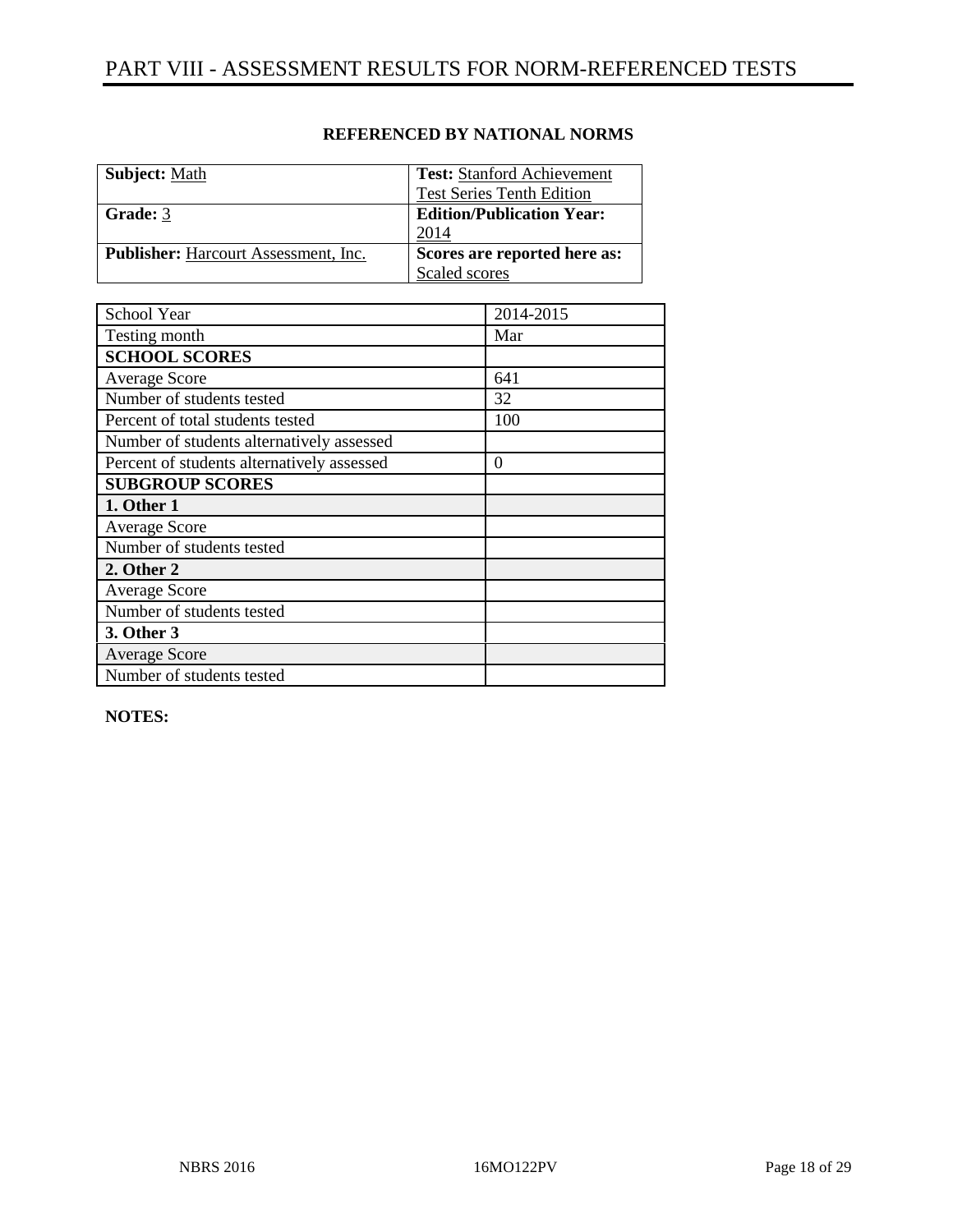| Subject: Math                               | <b>Test:</b> Stanford Achievement |
|---------------------------------------------|-----------------------------------|
|                                             | <b>Test Series Tenth Edition</b>  |
| Grade: 4                                    | <b>Edition/Publication Year:</b>  |
|                                             | 2014                              |
| <b>Publisher:</b> Harcourt Assessment, Inc. | Scores are reported here as:      |
|                                             | Scaled scores                     |

| School Year                                | 2014-2015 |
|--------------------------------------------|-----------|
| Testing month                              | Mar       |
| <b>SCHOOL SCORES</b>                       |           |
| <b>Average Score</b>                       | 665       |
| Number of students tested                  | 30        |
| Percent of total students tested           | 97        |
| Number of students alternatively assessed  |           |
| Percent of students alternatively assessed | $\theta$  |
| <b>SUBGROUP SCORES</b>                     |           |
| 1. Other 1                                 |           |
| <b>Average Score</b>                       |           |
| Number of students tested                  |           |
| 2. Other 2                                 |           |
| <b>Average Score</b>                       |           |
| Number of students tested                  |           |
| 3. Other 3                                 |           |
| <b>Average Score</b>                       |           |
| Number of students tested                  |           |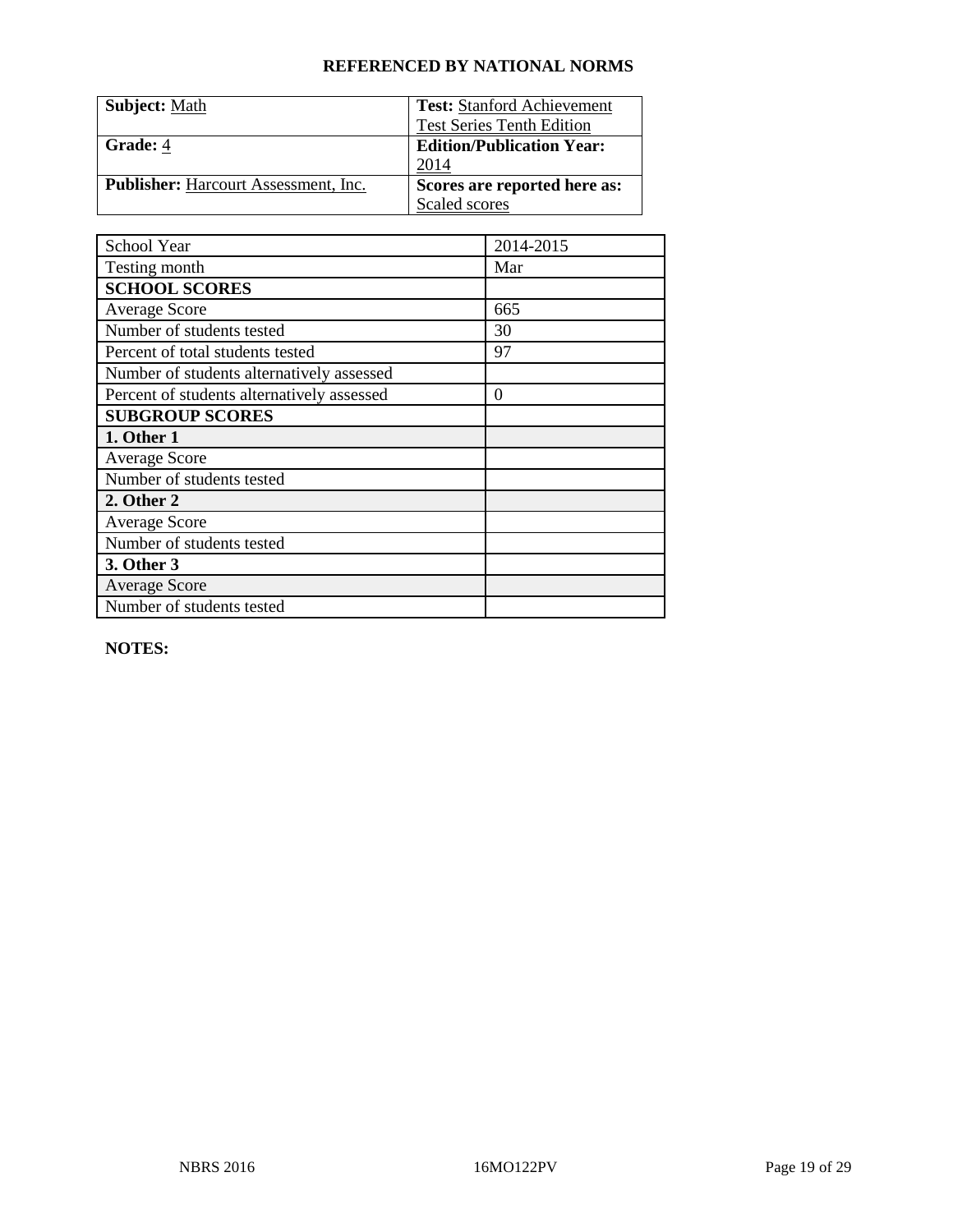| <b>Subject: Math</b>                        | <b>Test:</b> Stanford Achievement |
|---------------------------------------------|-----------------------------------|
|                                             | <b>Test Series Tenth Edition</b>  |
| Grade: 5                                    | <b>Edition/Publication Year:</b>  |
|                                             | 2014                              |
| <b>Publisher:</b> Harcourt Assessment, Inc. | Scores are reported here as:      |
|                                             | Scaled scores                     |

| School Year                                | 2014-2015 |
|--------------------------------------------|-----------|
| Testing month                              | Mar       |
| <b>SCHOOL SCORES</b>                       |           |
| <b>Average Score</b>                       | 680       |
| Number of students tested                  | 36        |
| Percent of total students tested           | 100       |
| Number of students alternatively assessed  |           |
| Percent of students alternatively assessed |           |
| <b>SUBGROUP SCORES</b>                     |           |
| 1. Other 1                                 |           |
| <b>Average Score</b>                       |           |
| Number of students tested                  |           |
| 2. Other 2                                 |           |
| <b>Average Score</b>                       |           |
| Number of students tested                  |           |
| 3. Other 3                                 |           |
| <b>Average Score</b>                       |           |
| Number of students tested                  |           |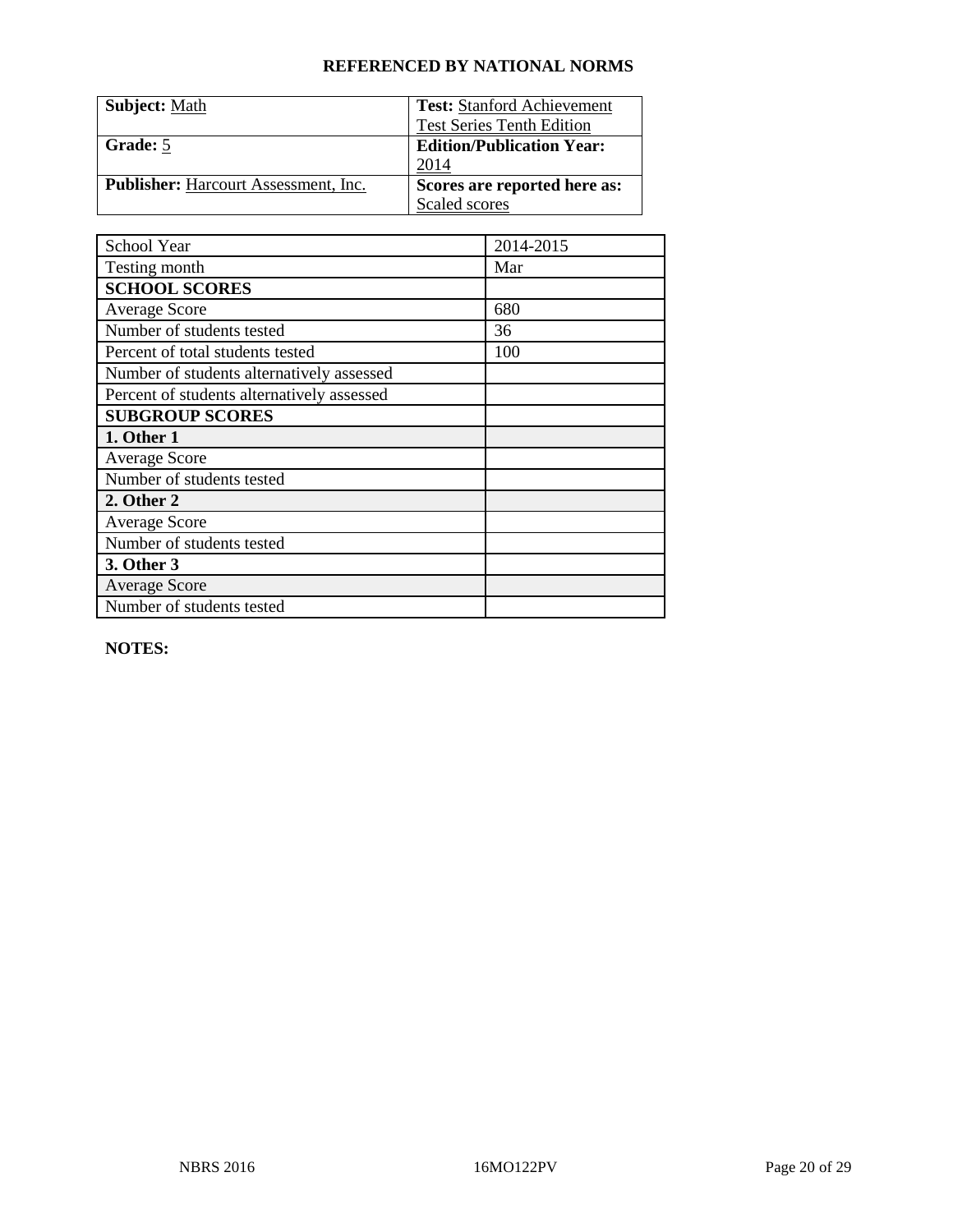| <b>Subject: Math</b>                        | <b>Test:</b> Stanford Achievement |
|---------------------------------------------|-----------------------------------|
|                                             | <b>Test Series Tenth Edition</b>  |
| Grade: 6                                    | <b>Edition/Publication Year:</b>  |
|                                             | 2014                              |
| <b>Publisher:</b> Harcourt Assessment, Inc. | Scores are reported here as:      |
|                                             | Scaled scores                     |

| School Year                                | 2014-2015 |
|--------------------------------------------|-----------|
| Testing month                              | Mar       |
| <b>SCHOOL SCORES</b>                       |           |
| <b>Average Score</b>                       | 693       |
| Number of students tested                  | 46        |
| Percent of total students tested           | 100       |
| Number of students alternatively assessed  |           |
| Percent of students alternatively assessed |           |
| <b>SUBGROUP SCORES</b>                     |           |
| 1. Other 1                                 |           |
| <b>Average Score</b>                       |           |
| Number of students tested                  |           |
| 2. Other 2                                 |           |
| <b>Average Score</b>                       |           |
| Number of students tested                  |           |
| 3. Other 3                                 |           |
| <b>Average Score</b>                       |           |
| Number of students tested                  |           |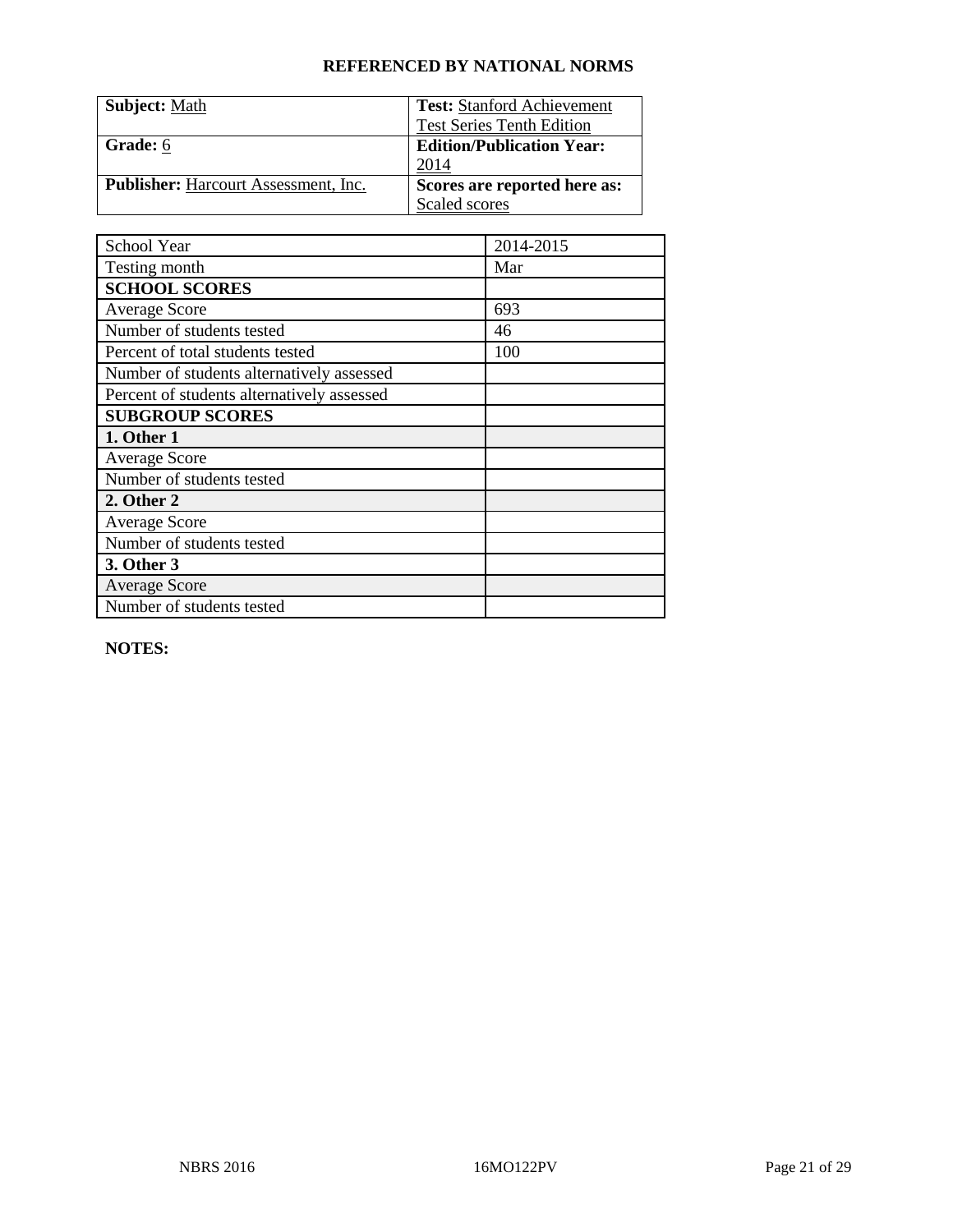| <b>Subject: Math</b>                        | <b>Test:</b> Stanford Achievement |
|---------------------------------------------|-----------------------------------|
|                                             | <b>Test Series Tenth Edition</b>  |
| Grade: 7                                    | <b>Edition/Publication Year:</b>  |
|                                             | 2014                              |
| <b>Publisher:</b> Harcourt Assessment, Inc. | Scores are reported here as:      |
|                                             | Scaled scores                     |

| School Year                                | 2014-2015 |
|--------------------------------------------|-----------|
| Testing month                              | Mar       |
| <b>SCHOOL SCORES</b>                       |           |
| <b>Average Score</b>                       | 704       |
| Number of students tested                  | 34        |
| Percent of total students tested           | 100       |
| Number of students alternatively assessed  |           |
| Percent of students alternatively assessed |           |
| <b>SUBGROUP SCORES</b>                     |           |
| 1. Other 1                                 |           |
| <b>Average Score</b>                       |           |
| Number of students tested                  |           |
| 2. Other 2                                 |           |
| <b>Average Score</b>                       |           |
| Number of students tested                  |           |
| 3. Other 3                                 |           |
| <b>Average Score</b>                       |           |
| Number of students tested                  |           |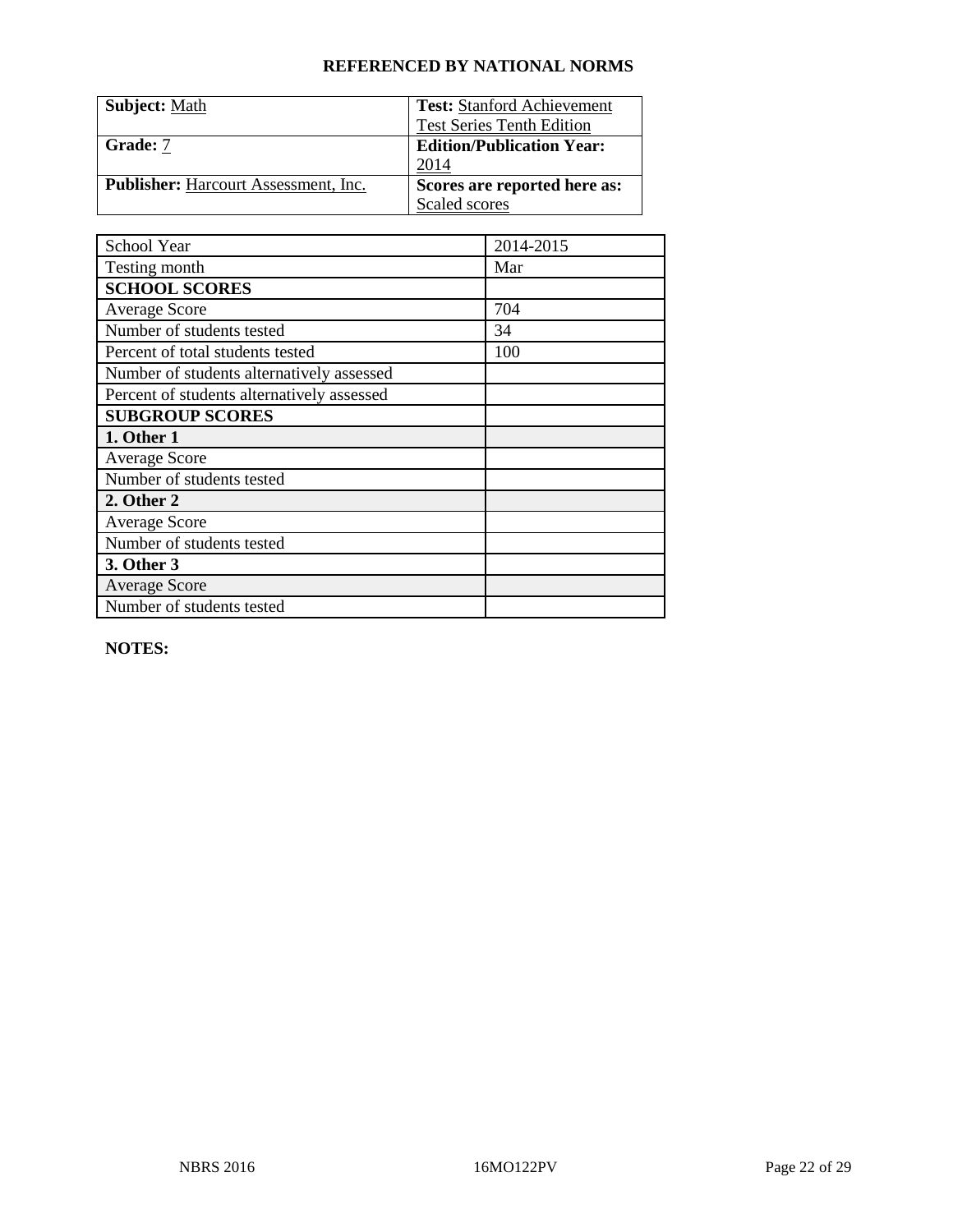| <b>Subject: Math</b>                        | <b>Test:</b> Stanford Achievement |
|---------------------------------------------|-----------------------------------|
|                                             | <b>Test Series Tenth Edition</b>  |
| Grade: 8                                    | <b>Edition/Publication Year:</b>  |
|                                             | 2014                              |
| <b>Publisher:</b> Harcourt Assessment, Inc. | Scores are reported here as:      |
|                                             | Scaled scores                     |

| School Year                                | 2014-2015 |
|--------------------------------------------|-----------|
| Testing month                              | Mar       |
| <b>SCHOOL SCORES</b>                       |           |
| <b>Average Score</b>                       | 735       |
| Number of students tested                  | 34        |
| Percent of total students tested           | 100       |
| Number of students alternatively assessed  |           |
| Percent of students alternatively assessed |           |
| <b>SUBGROUP SCORES</b>                     |           |
| 1. Other 1                                 |           |
| <b>Average Score</b>                       |           |
| Number of students tested                  |           |
| 2. Other 2                                 |           |
| <b>Average Score</b>                       |           |
| Number of students tested                  |           |
| 3. Other 3                                 |           |
| <b>Average Score</b>                       |           |
| Number of students tested                  |           |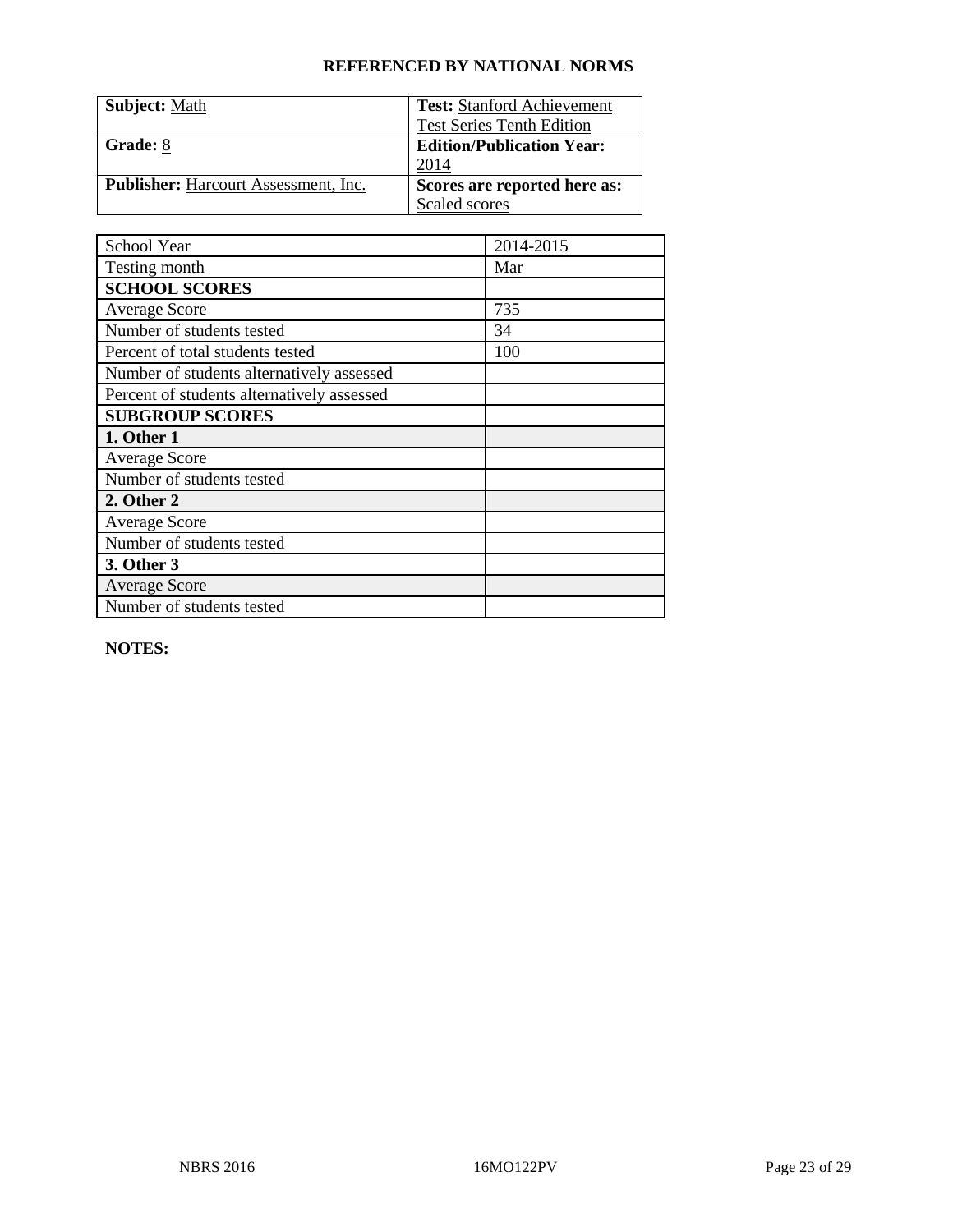| <b>Subject: Reading/ELA</b>                 | <b>Test:</b> Stanford Achievement |
|---------------------------------------------|-----------------------------------|
|                                             | <b>Test Series Tenth Edition</b>  |
| Grade: 3                                    | <b>Edition/Publication Year:</b>  |
|                                             | 2014                              |
| <b>Publisher:</b> Harcourt Assessment, Inc. | Scores are reported here as:      |
|                                             | Scaled scores                     |

| School Year                                | 2014-2015 |
|--------------------------------------------|-----------|
| Testing month                              | Mar       |
| <b>SCHOOL SCORES</b>                       |           |
| <b>Average Score</b>                       | 642       |
| Number of students tested                  | 32        |
| Percent of total students tested           | 100       |
| Number of students alternatively assessed  |           |
| Percent of students alternatively assessed |           |
| <b>SUBGROUP SCORES</b>                     |           |
| 1. Other 1                                 |           |
| <b>Average Score</b>                       |           |
| Number of students tested                  |           |
| 2. Other 2                                 |           |
| <b>Average Score</b>                       |           |
| Number of students tested                  |           |
| 3. Other 3                                 |           |
| <b>Average Score</b>                       |           |
| Number of students tested                  |           |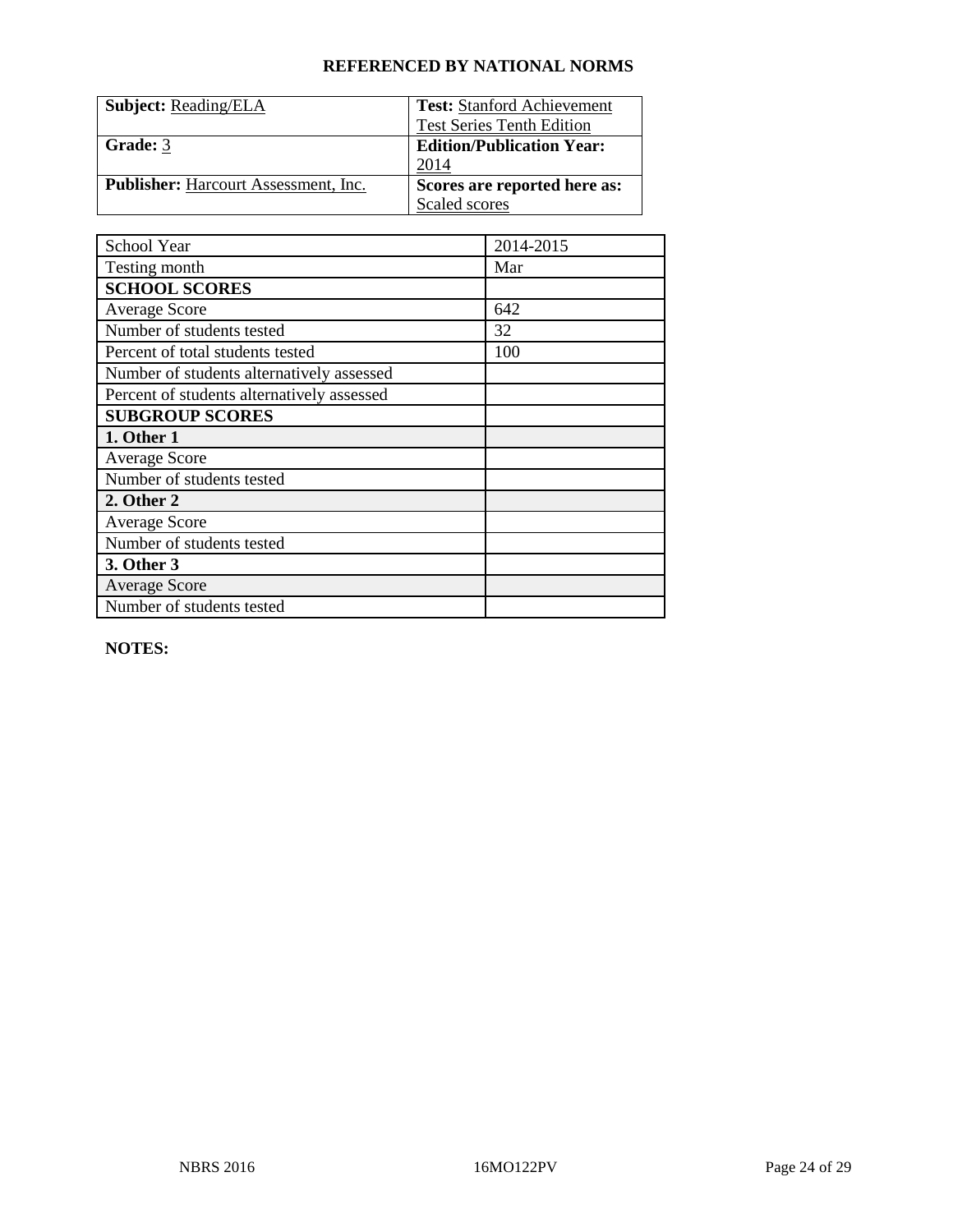| <b>Subject: Reading/ELA</b>                 | <b>Test:</b> Stanford Achievement |
|---------------------------------------------|-----------------------------------|
|                                             | <b>Test Series Tenth Edition</b>  |
| Grade: 4                                    | <b>Edition/Publication Year:</b>  |
|                                             | 2014                              |
| <b>Publisher:</b> Harcourt Assessment, Inc. | Scores are reported here as:      |
|                                             | Scaled scores                     |

| School Year                                | 2014-2015 |
|--------------------------------------------|-----------|
| Testing month                              | Mar       |
| <b>SCHOOL SCORES</b>                       |           |
| <b>Average Score</b>                       | 666       |
| Number of students tested                  | 31        |
| Percent of total students tested           | 100       |
| Number of students alternatively assessed  |           |
| Percent of students alternatively assessed |           |
| <b>SUBGROUP SCORES</b>                     |           |
| 1. Other 1                                 |           |
| <b>Average Score</b>                       |           |
| Number of students tested                  |           |
| 2. Other 2                                 |           |
| <b>Average Score</b>                       |           |
| Number of students tested                  |           |
| 3. Other 3                                 |           |
| <b>Average Score</b>                       |           |
| Number of students tested                  |           |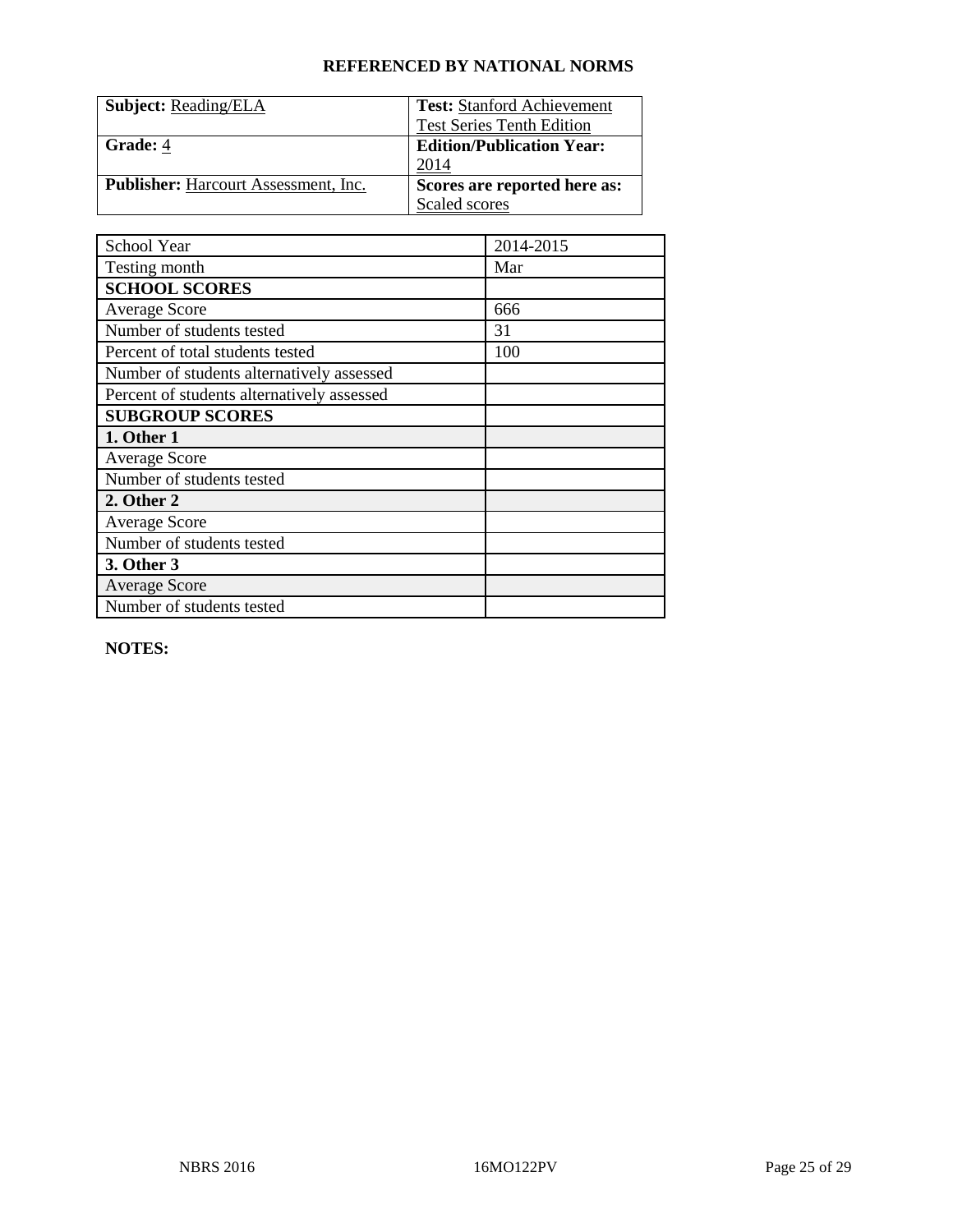| <b>Subject: Reading/ELA</b>                 | <b>Test:</b> Stanford Achievement |
|---------------------------------------------|-----------------------------------|
|                                             | <b>Test Series Tenth Edition</b>  |
| Grade: 5                                    | <b>Edition/Publication Year:</b>  |
|                                             | 2014                              |
| <b>Publisher:</b> Harcourt Assessment, Inc. | Scores are reported here as:      |
|                                             | Scaled scores                     |

| School Year                                | 2014-2015 |
|--------------------------------------------|-----------|
| Testing month                              | Mar       |
| <b>SCHOOL SCORES</b>                       |           |
| <b>Average Score</b>                       | 686       |
| Number of students tested                  | 36        |
| Percent of total students tested           | 100       |
| Number of students alternatively assessed  |           |
| Percent of students alternatively assessed |           |
| <b>SUBGROUP SCORES</b>                     |           |
| 1. Other 1                                 |           |
| <b>Average Score</b>                       |           |
| Number of students tested                  |           |
| 2. Other 2                                 |           |
| <b>Average Score</b>                       |           |
| Number of students tested                  |           |
| 3. Other 3                                 |           |
| <b>Average Score</b>                       |           |
| Number of students tested                  |           |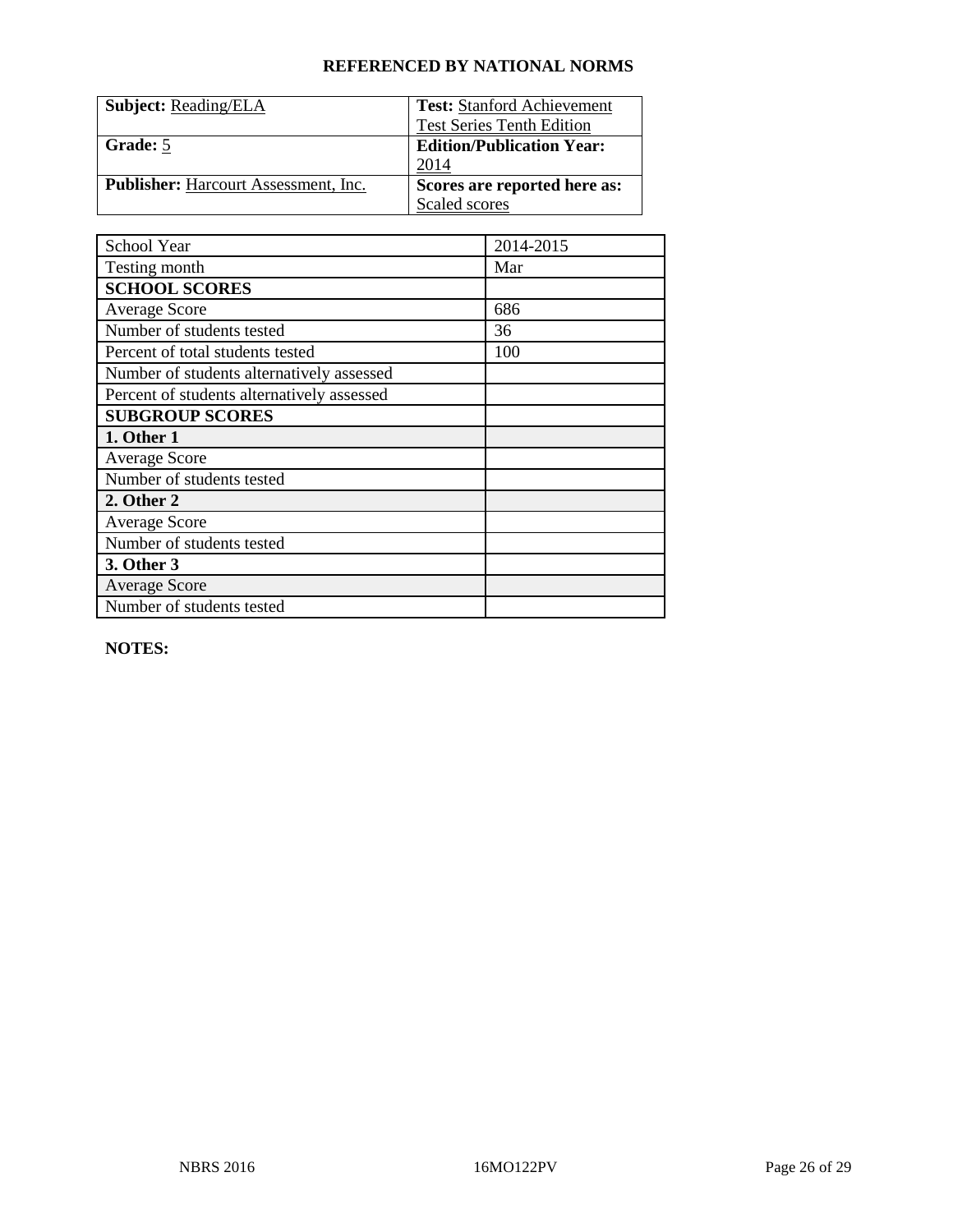| <b>Subject: Reading/ELA</b>                 | <b>Test:</b> Stanford Achievement |
|---------------------------------------------|-----------------------------------|
|                                             | <b>Test Series Tenth Edition</b>  |
| Grade: 6                                    | <b>Edition/Publication Year:</b>  |
|                                             | 2014                              |
| <b>Publisher:</b> Harcourt Assessment, Inc. | Scores are reported here as:      |
|                                             | Scaled scores                     |

| School Year                                | 2014-2015 |
|--------------------------------------------|-----------|
| Testing month                              | Mar       |
| <b>SCHOOL SCORES</b>                       |           |
| <b>Average Score</b>                       | 687       |
| Number of students tested                  | 46        |
| Percent of total students tested           | 100       |
| Number of students alternatively assessed  |           |
| Percent of students alternatively assessed |           |
| <b>SUBGROUP SCORES</b>                     |           |
| 1. Other 1                                 |           |
| <b>Average Score</b>                       |           |
| Number of students tested                  |           |
| 2. Other 2                                 |           |
| <b>Average Score</b>                       |           |
| Number of students tested                  |           |
| 3. Other 3                                 |           |
| <b>Average Score</b>                       |           |
| Number of students tested                  |           |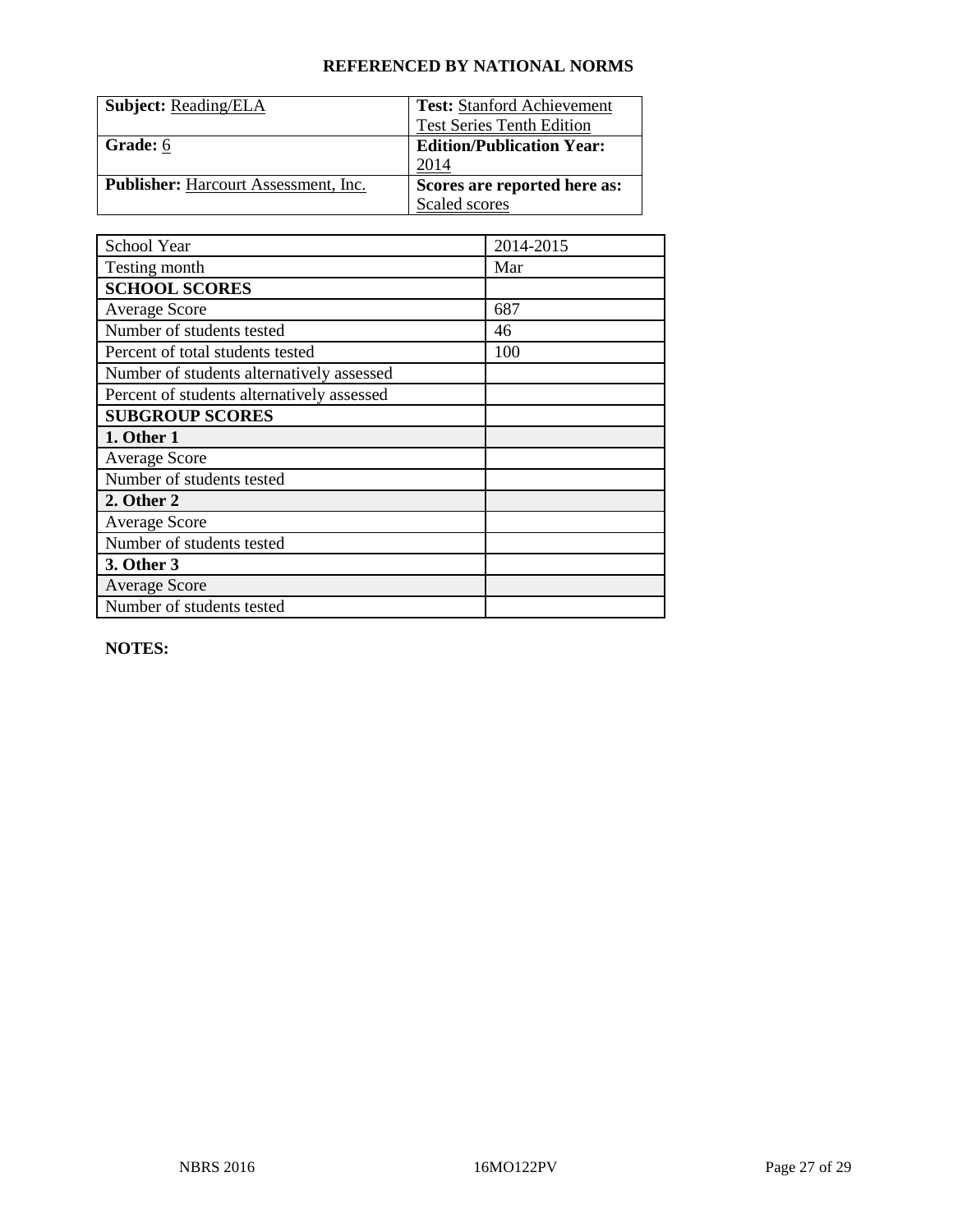| <b>Subject: Reading/ELA</b>                 | <b>Test:</b> Stanford Achievement |
|---------------------------------------------|-----------------------------------|
|                                             | <b>Test Series Tenth Edition</b>  |
| Grade: 7                                    | <b>Edition/Publication Year:</b>  |
|                                             | 2014                              |
| <b>Publisher:</b> Harcourt Assessment, Inc. | Scores are reported here as:      |
|                                             | Scaled scores                     |

| School Year                                | 2014-2015 |
|--------------------------------------------|-----------|
| Testing month                              | Mar       |
| <b>SCHOOL SCORES</b>                       |           |
| <b>Average Score</b>                       | 699       |
| Number of students tested                  | 34        |
| Percent of total students tested           | 100       |
| Number of students alternatively assessed  |           |
| Percent of students alternatively assessed |           |
| <b>SUBGROUP SCORES</b>                     |           |
| 1. Other 1                                 |           |
| <b>Average Score</b>                       |           |
| Number of students tested                  |           |
| 2. Other 2                                 |           |
| <b>Average Score</b>                       |           |
| Number of students tested                  |           |
| 3. Other 3                                 |           |
| <b>Average Score</b>                       |           |
| Number of students tested                  |           |